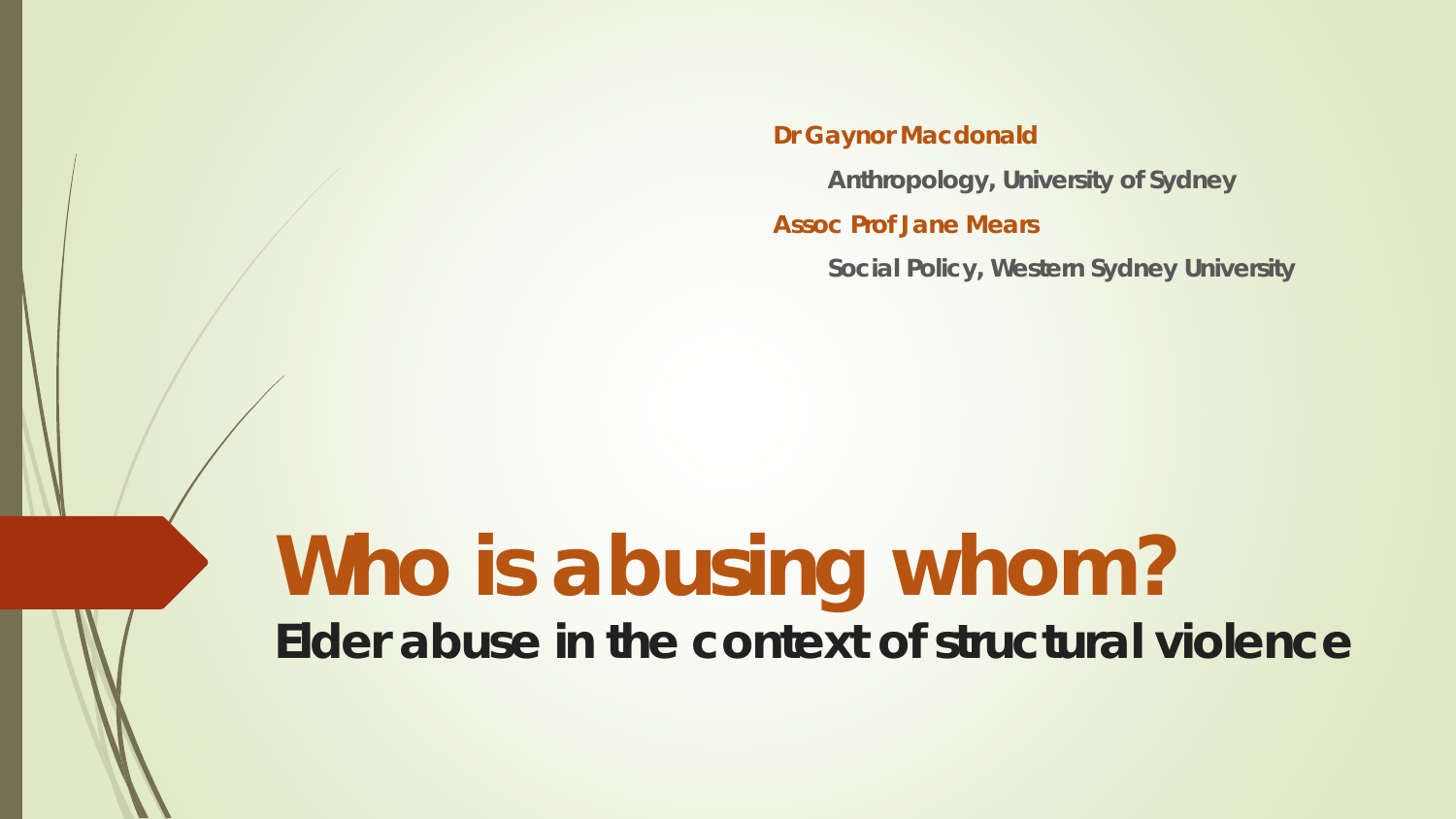**Elder abuse is a huge concern**

**We are concerned here with the abuse of family/unpaid carers** 

**Our focus is on those caring for people with dementia**

- **Expectations of the home care situation**
	- **Structural violence in the wider society**
	- **Cultural attitudes reproducing this violence**

## **Turn the lens around**

**Identify structures, processes, attitudes that subject carers to abuse**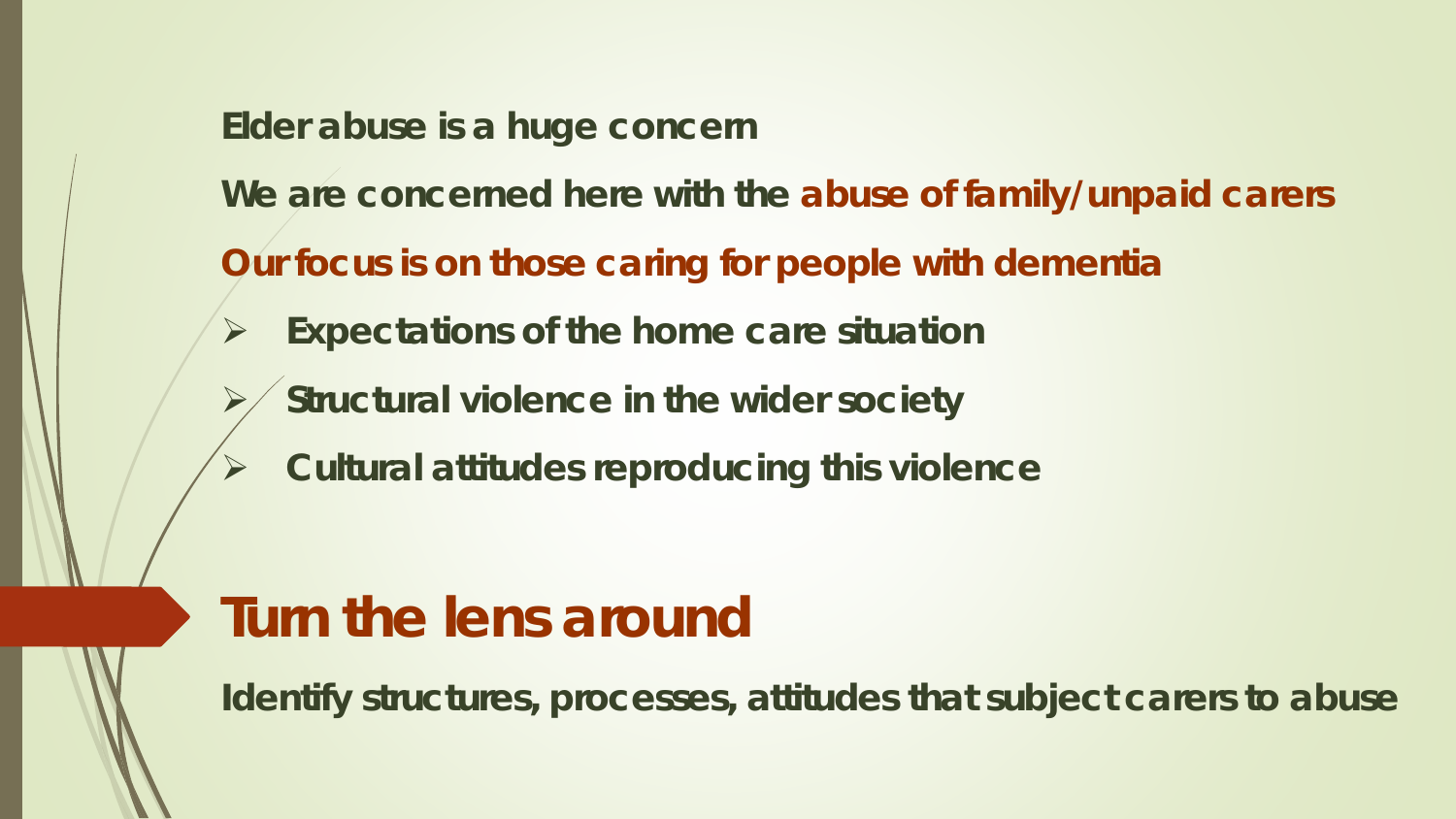## **Conceptualising carer abuse:**

**The grinding down and potential destruction of a person prepared to take on one of the most important tasks in our whole society: the care of a person who has the incurable condition of dementia**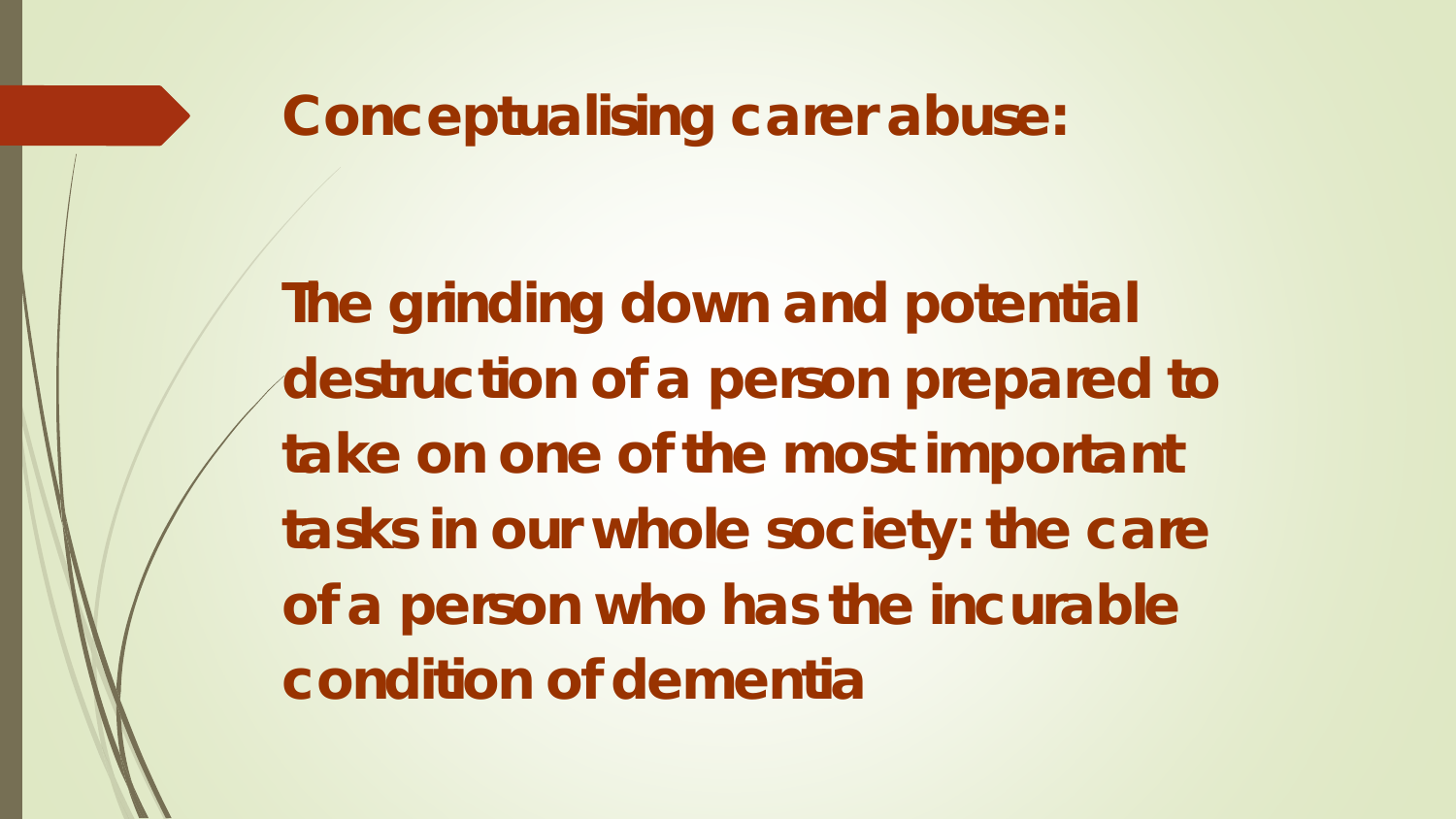## **Dementia: a form of bone pointing**

**Dementia is represented as loss, deficit, tragedy, an end – for everyone involved in the 'dementia experience'** 

**The person receiving the diagnosis AND those around them are counselled to expect their 'being in relationship' will start collapsing, being challenged**

**For loved ones the overriding message is that they will 'lose' the person they knew** 

**This advice alone is shocking and traumatising, and often causes family and friends to withdraw, having been told they will be unable to connect to 'the person they once knew'**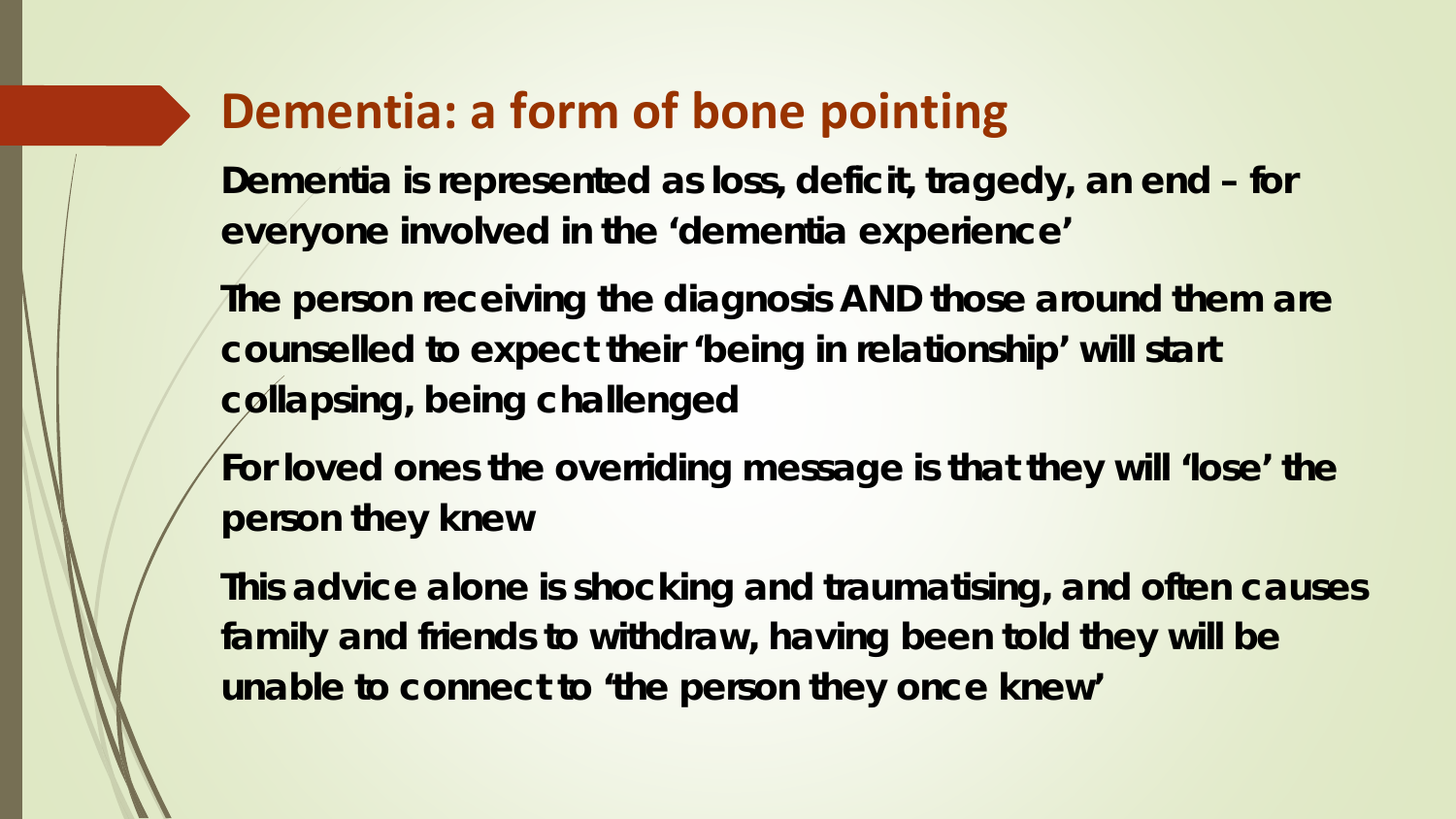## **Dementia care is DIFFERENT**

**The dementia difference lies not in tasks or time but in the changing relationships that the carer is engaged in**

**'It is difficult to understand the behaviour of a loved one acting so out of character. In addition, this behaviour is constantly changing, requiring constant adjustment from the carer – for which they are seldom adequately prepared'** 

**A dementia carer is not an onlooker: she or he is ENVELOPED IN THE DEMENTIA SPACE and is compelled to change themselves accordingly, with no acknowledgement, warning, support or advice.**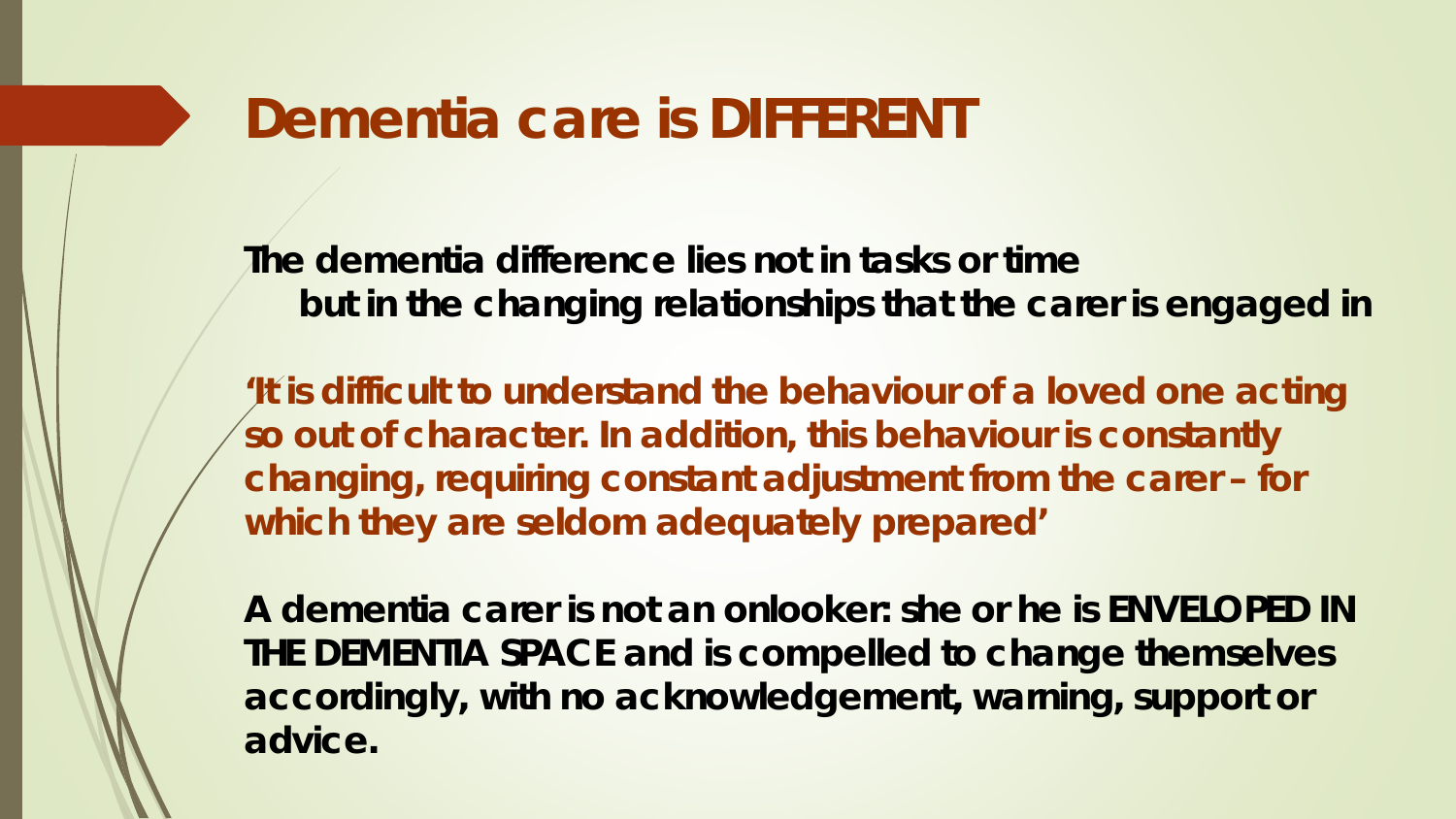**'Dementia not only affects the minds of its victims; it also creates a world so fragmented, so skewed and redundant – so indifferent to normal rules of behaviour – that caregivers unwittingly become part of the madness'.** 

**Kiper 2015**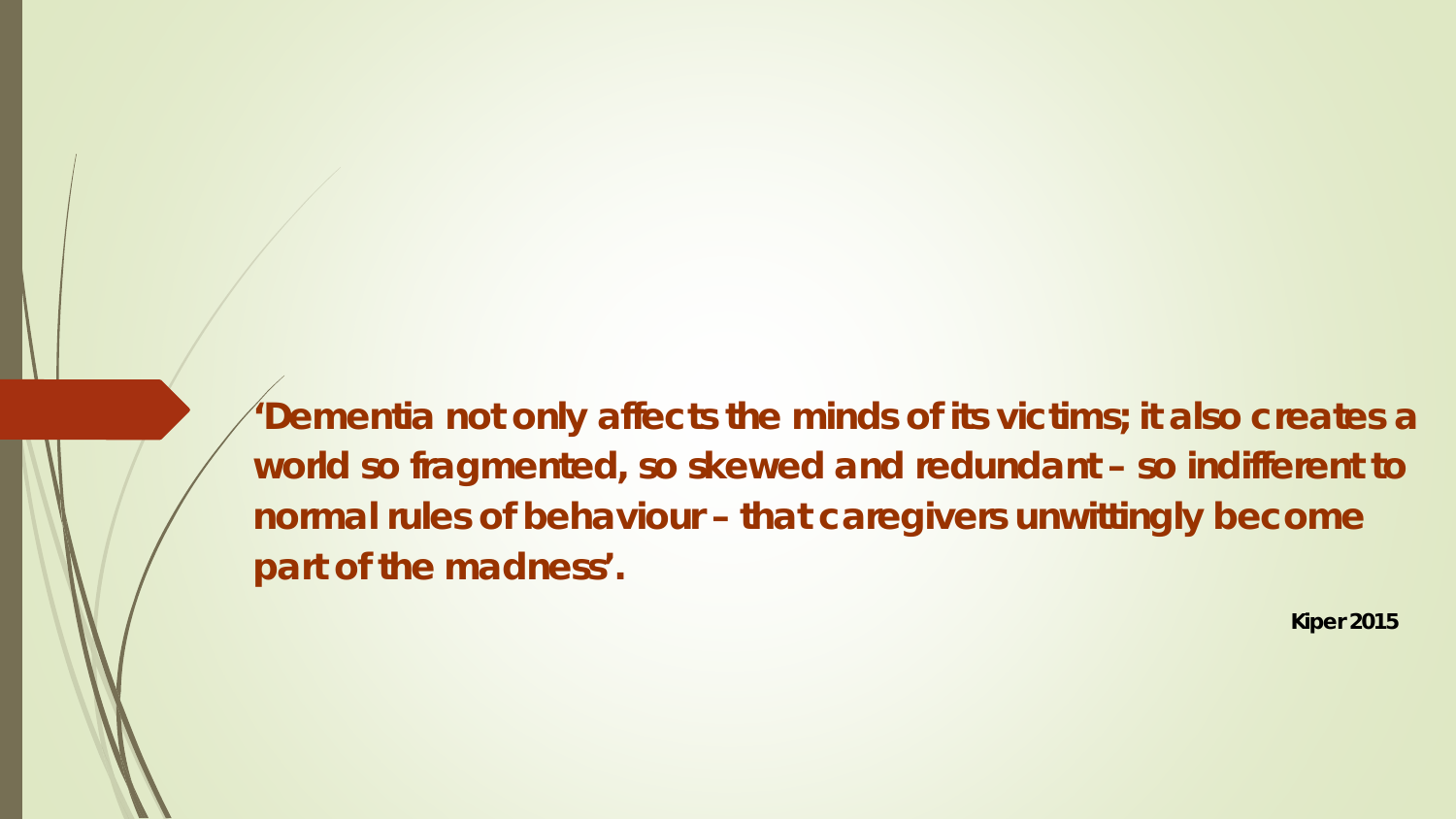**Much is said about valuing the personhood of the person with dementia, even as this changes over time**

**It is little appreciated that, as the personhood of the person with dementia changes,** *the personhood of the carer* **is also challenged and must also change**

**Requires intensive adaptation of the carer's self – often never fully realised, and even resisted, to the detriment of both**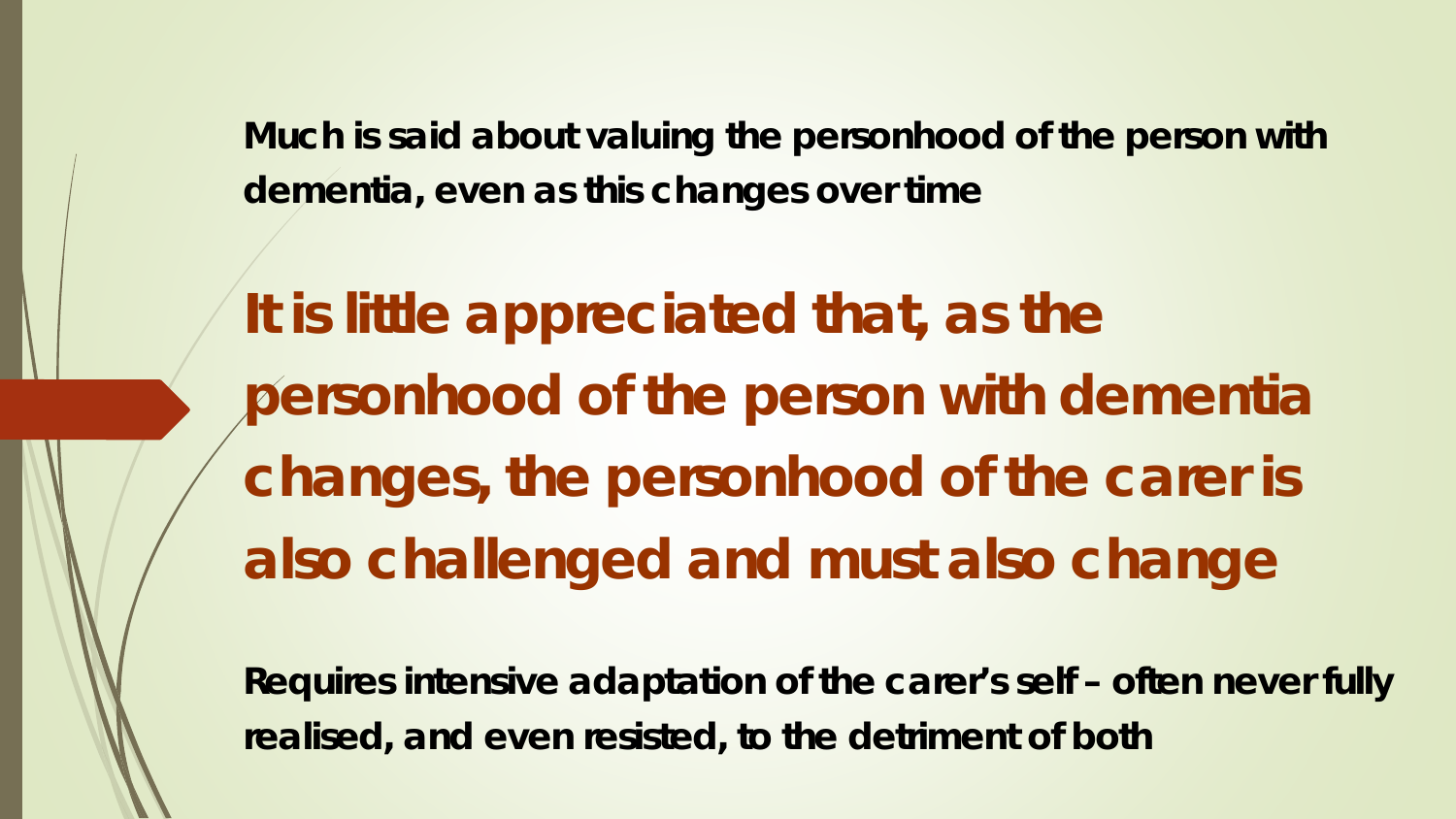**'The despair of comprehending the implications of dementia is too great, so carers never fully come to terms with it, and shock still exists even when the behaviour of the patient becomes habitual and mechanical' Paid carer observing unpaid family members**

**This is what doctors, guidebooks, professionals offering counsel to family caregivers often fail to notice – or even understand We automatically posit a clear distinction between caregiver/patient, between normal/abnormal We don't see that the true burden for carers is the absence of such** 

**a divide.** 

**'When a loved one loses cognitive purchase, it's not only his or her world that begins to unravel, but the caregiver's as well' (Kiper 2015)**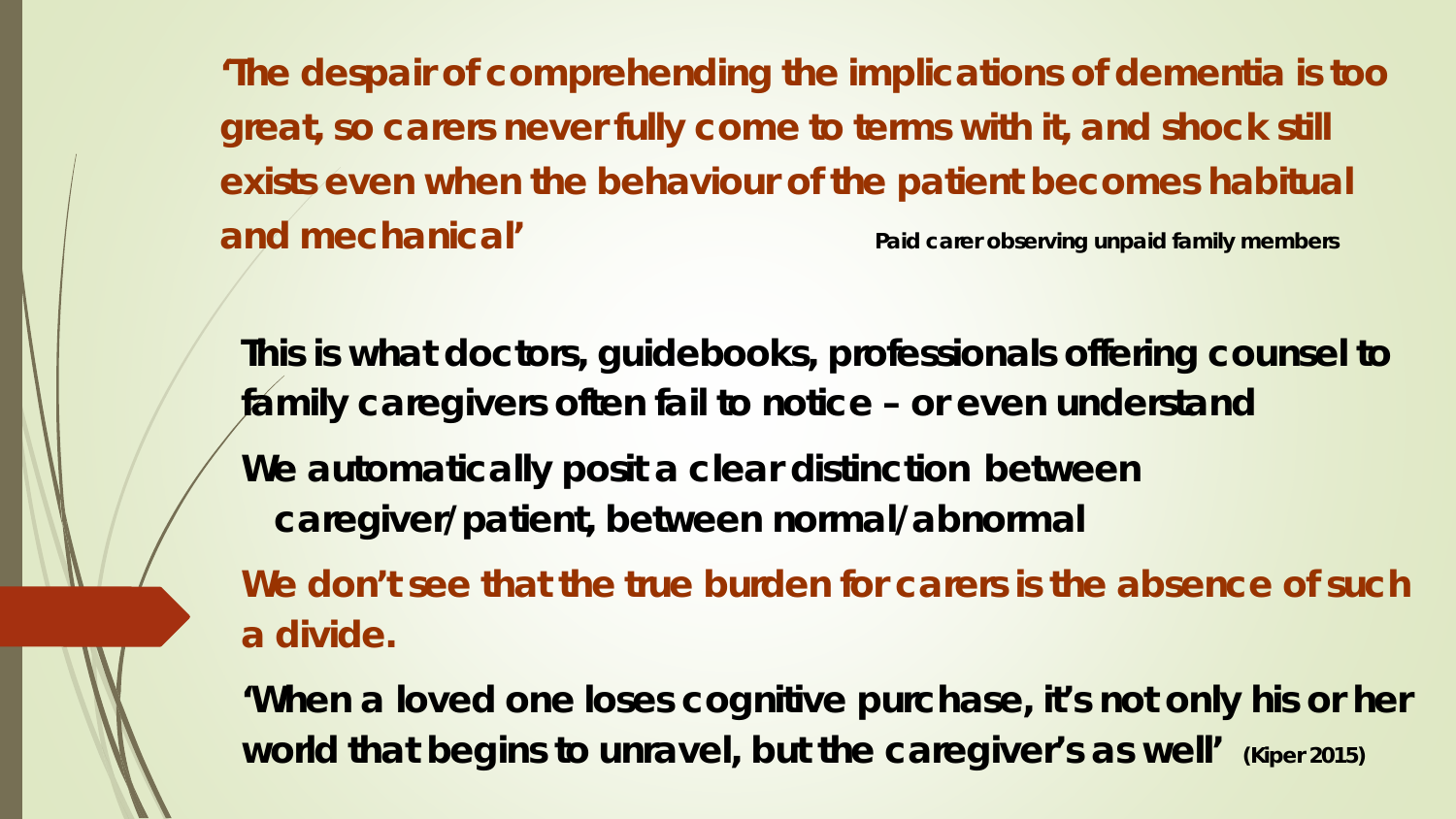**Not to be aware of this, not to support a CARER through this – to be task oriented or person-with-dementia oriented – is a denial of what is involved in dementia caring, and this denial is a violation, an abuse of a carer**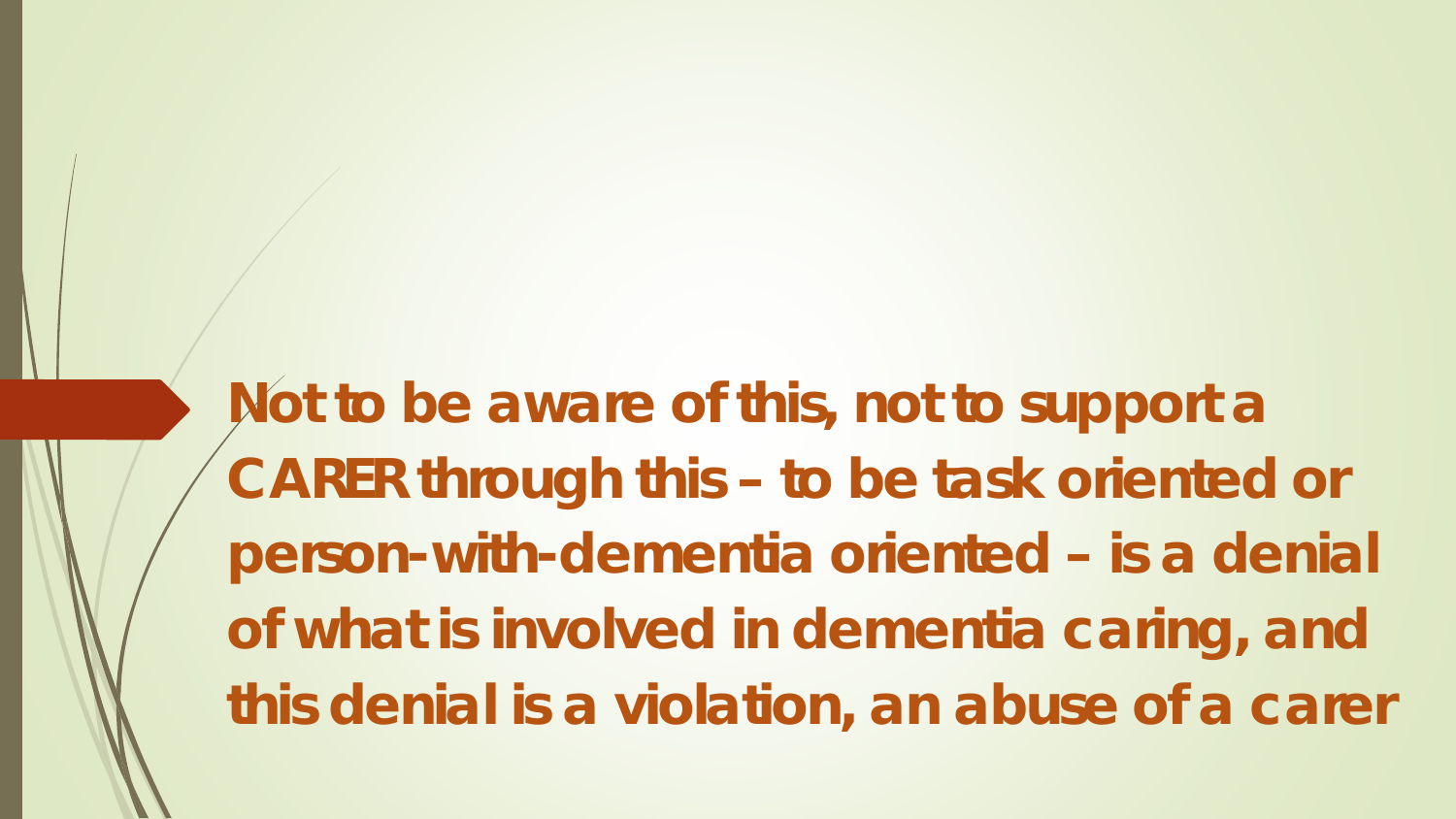**Reducing a healthy and engaged person to a depressed wreck simply because they want to, or are expected to, care for a person with dementia and are not given adequate support by which to do so is ABUSIVE**

**The presence of social and economic structures within our society that prevent such support make caring a high risk activity.**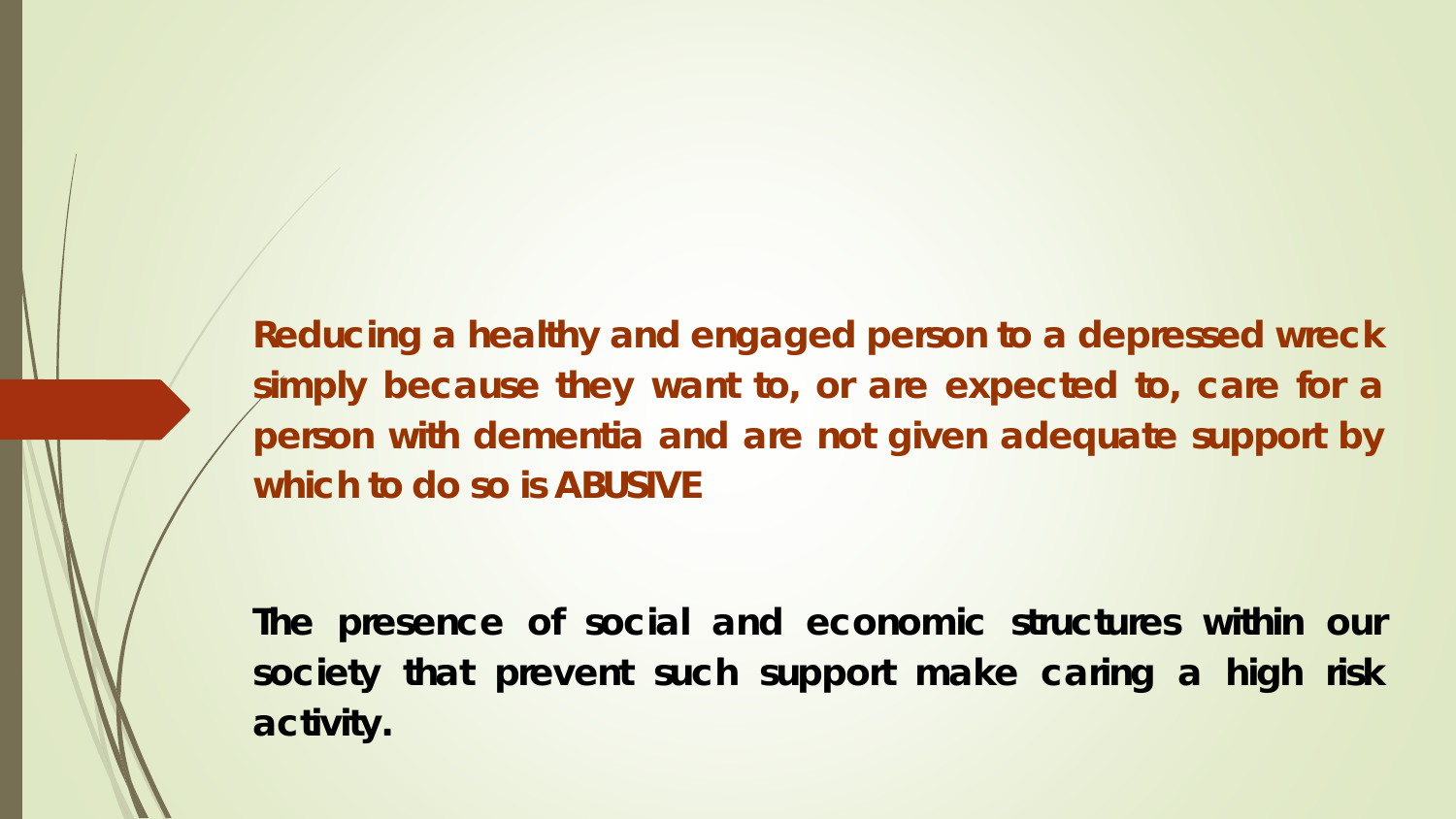**This sets up a self-fulfilling prophecy for dementia carers. We know that dementia carers are commonly (and unsurprisingly) reported as experiencing:**

- **Foreboding about challenges/difficulties of caring**
- **Impending lack of social value and isolation**
- **Resentment, anger, confusion, bewilderment, guilt, grief** 
	- **Desire to lash out, often at person they care for, physically or in other ways abusing them (stop caring, disrespectful of rights)**
- **Adopt dysfunctional strategies (self-criticism, substance abuse)**
- **Have higher levels of stress than caregivers of people with other illnesses, increasing over time**
- **High functional rates of depression**
- **Suicidal and homicidal thoughts**
- **Increased mortality risk**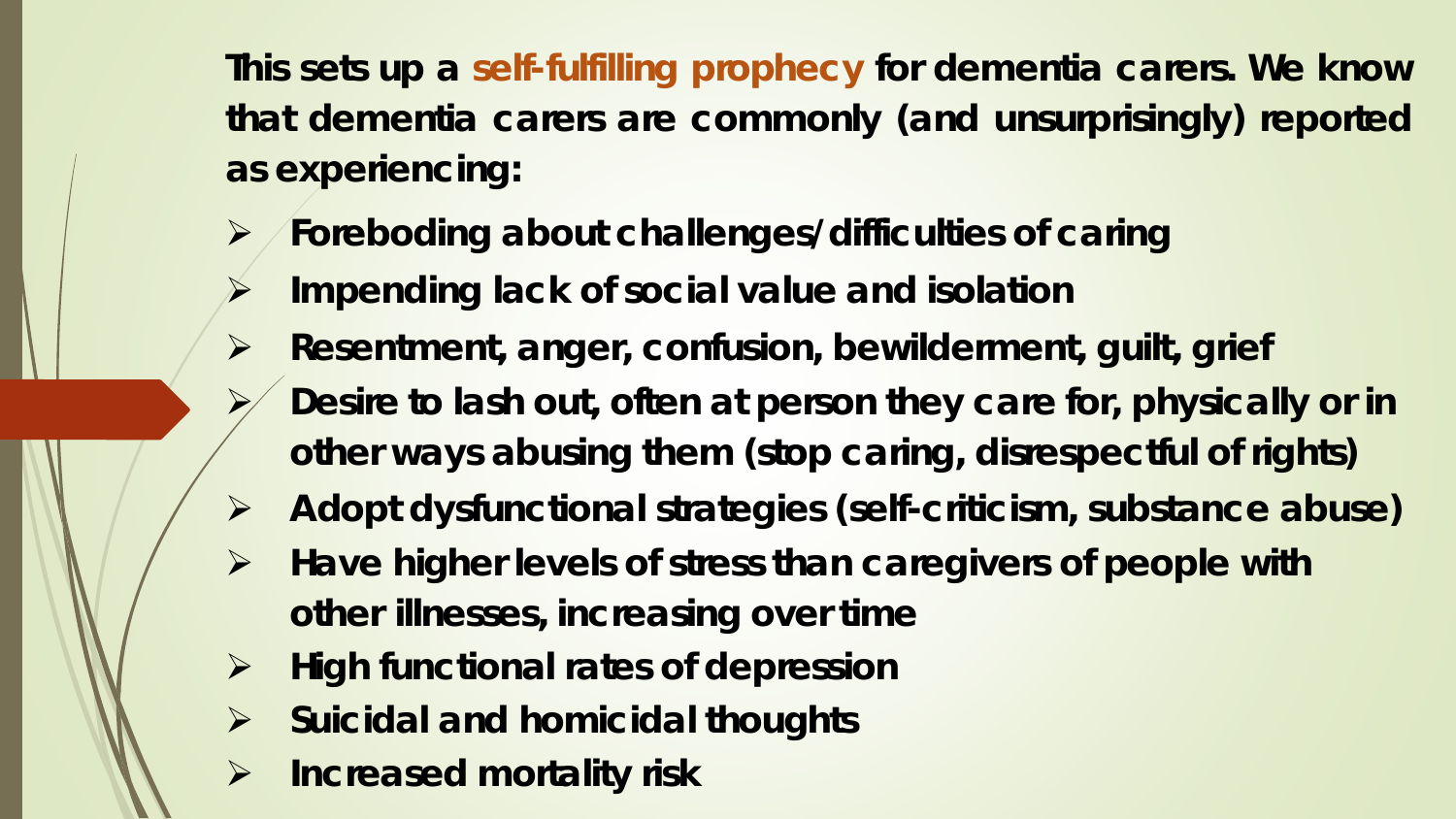**How would you feel about being told this is likely to be your future?**

**How are carers supposed to recognise and respond to these pressures BEFORE they have to be medicated for not responding well enough?**

**Simple answer: they can't**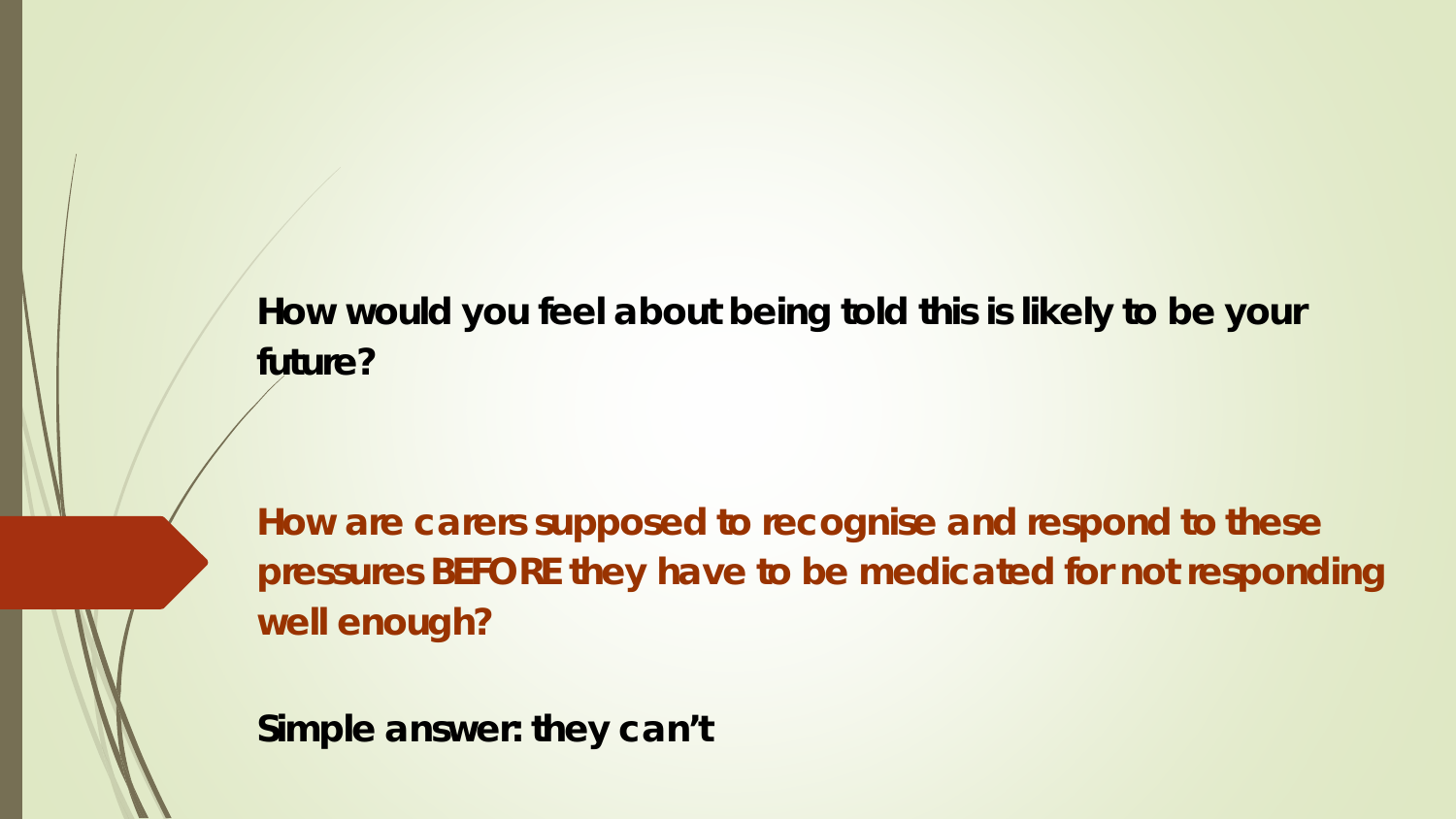**Well-meaning advice often comes as**

- **an explicit set of demanding expectations and**
- **an implicit set of warnings about what lies ahead**

**Too many expectations placed on carers – by too many people Constantly reminded of the challenge – they will need respite Automatic assumption that caring is a burden Too much 'good advice', from people who 'don't get it' – 'empathy' is often shallow if well-intended Inadequate training/information – too generalised, too abstract Own health and financial security are at risk**

**Medicalised and impoverished instead of supported**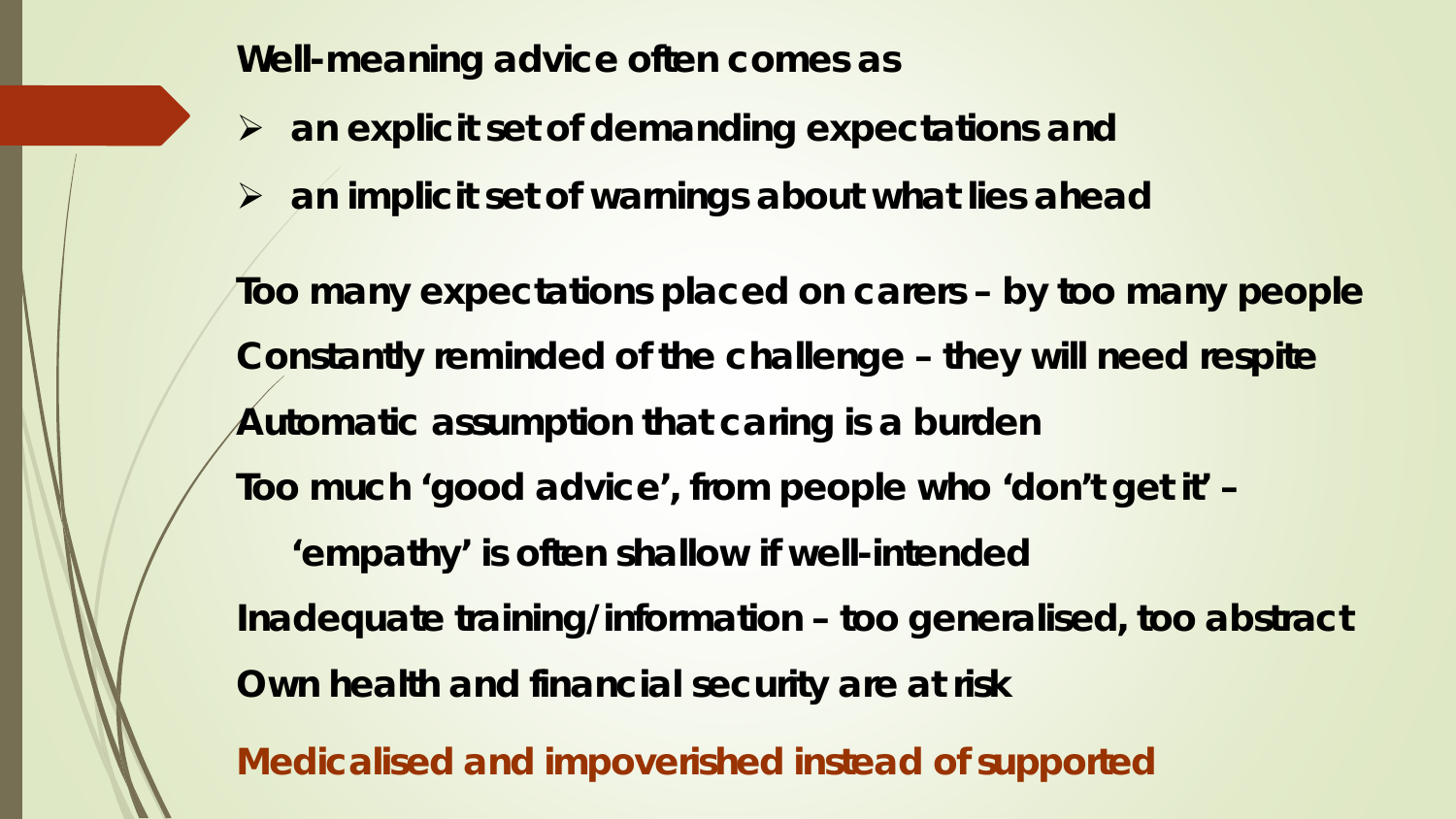# **Dementia care**

**NEEDS of a person with dementia include:**

- **Progressive assistance with daily tasks: bathe, dress, …**
- **Meaningful activities, tailored to interests and abilities** 
	- **Treatment/management of symptoms, including co-existing illnesses and general health; supervision of medication**
- **Provision of safe physical environment, transport and mobility assistance, physical exercise**
- **Provision of environment in which quality of life is maximised**
- **Supportive and affirming social engagements**
- **Fig. 5 Trust in those caring for them**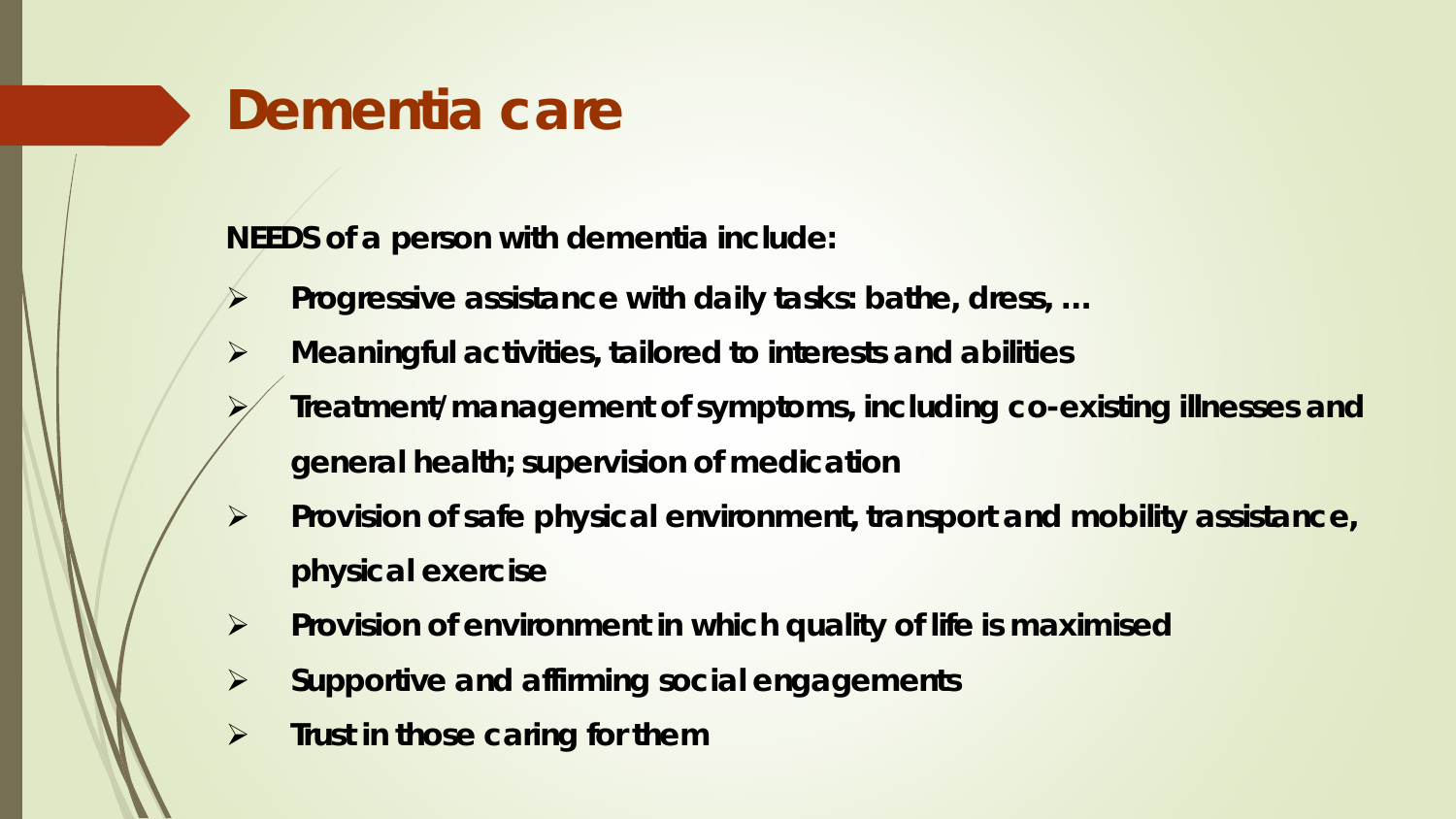### **This translates into the following EXPECTATIONS of a carer:**

- **Capacity to deal with activities of the day to day (ADLs)**
- **Banking and financial management**
- **Functional tasks (managing personal safety, behaviours)**
- **Improving quality of daily life through activities, social engagement**
- **Computer literacy - access/navigational skills assumed**
- **Medical/health awareness, communication and management**
- **Social, legal and financial advocacy**
- **Mediate with family members, provide support/training, be accountable, deal with end of life issues**

**Responsibilities are multidimensional, demanding, assumed gradually – no matter how competent you are, this is impossible for one person to do alone**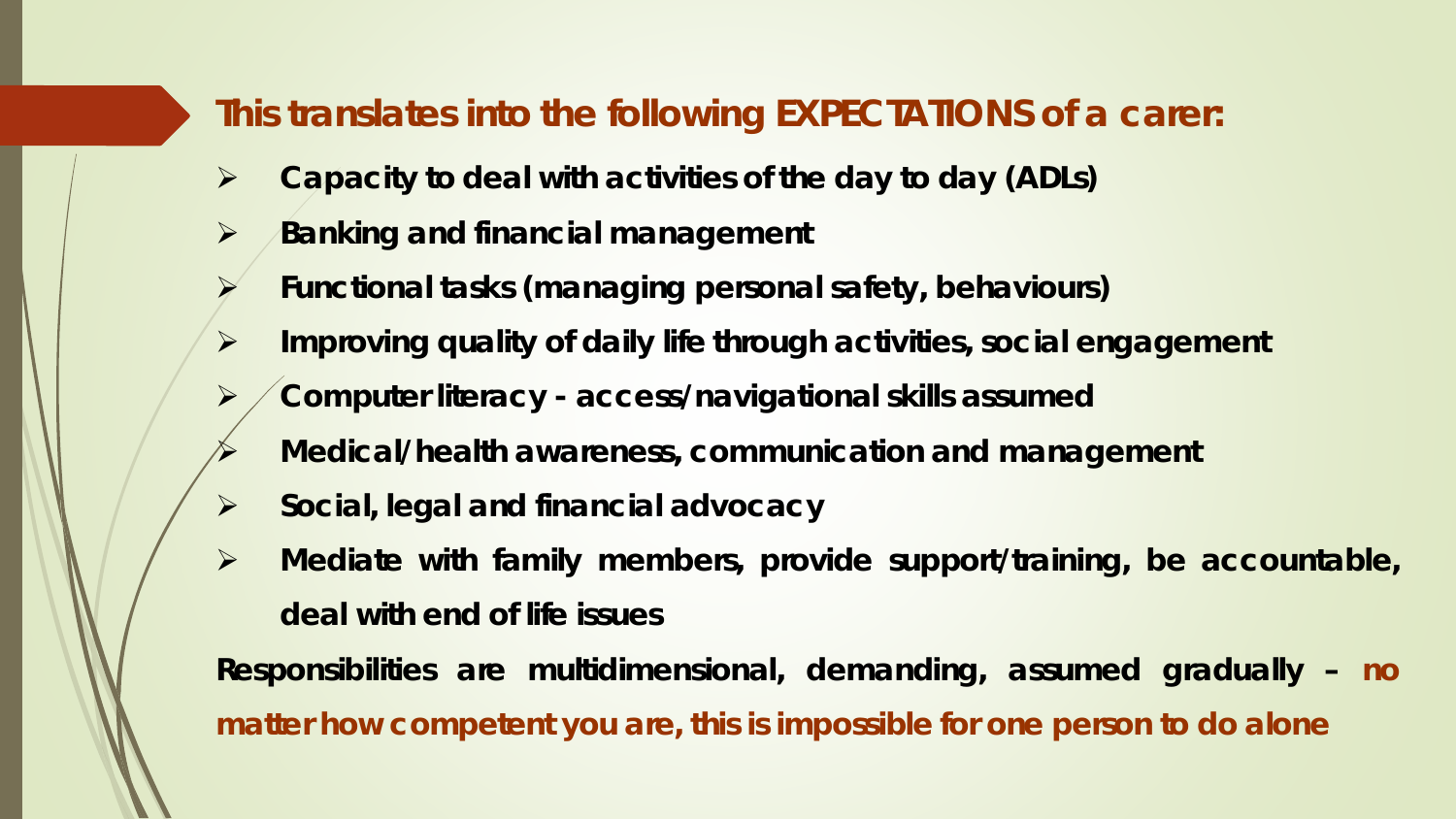**Nothing unusual in these lists** 

**But the lists should continually SHOCK US with the realisation that carers are being subjected to so much ABUSE** 

**MANY good people are working to turn this around – SO WHY IS THIS NOT HAPPENING?**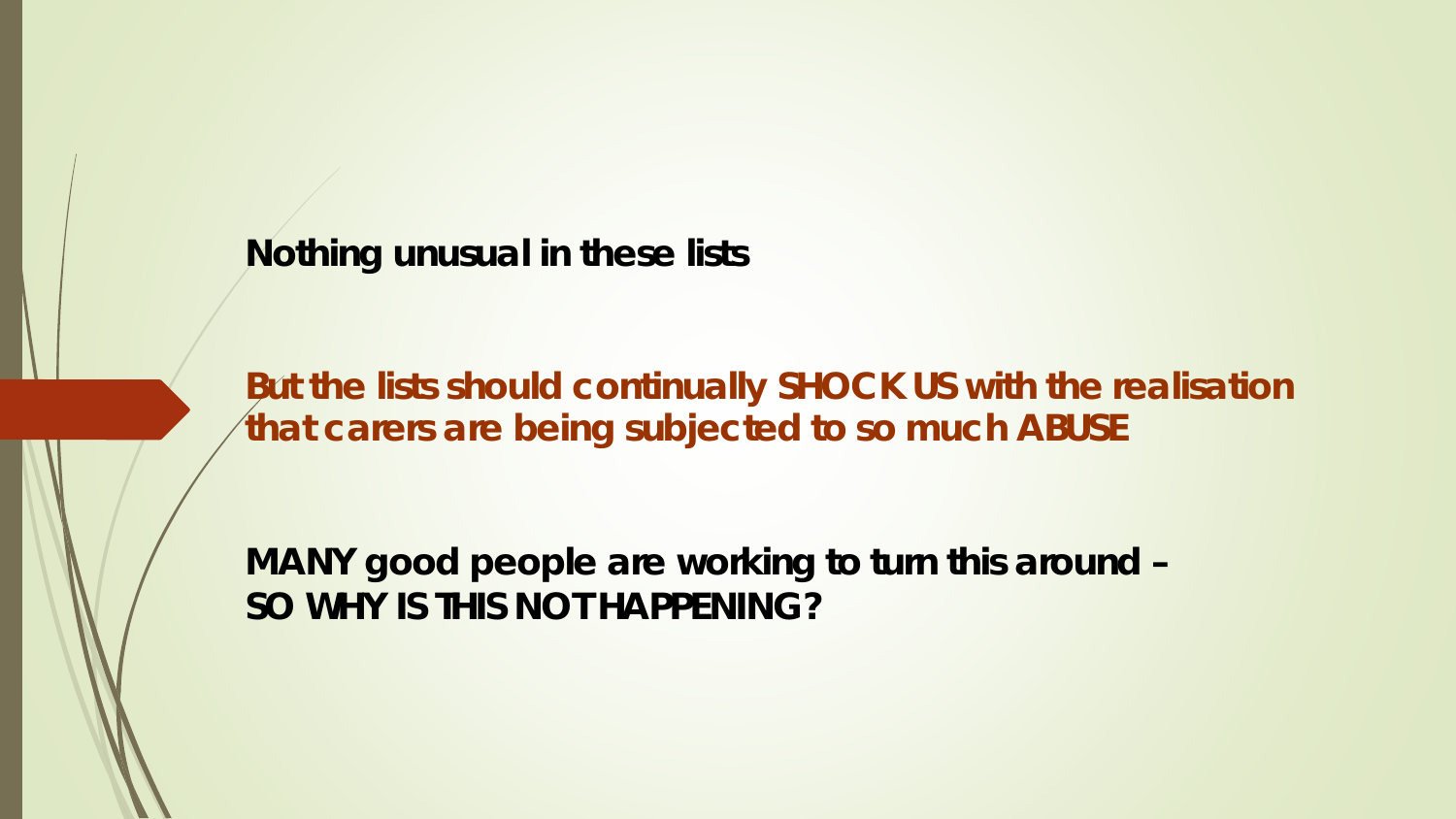**It is not within the context of carer support that this answer can be found**

**Need to examine the 'big picture' of the society within which this abuse is occurring**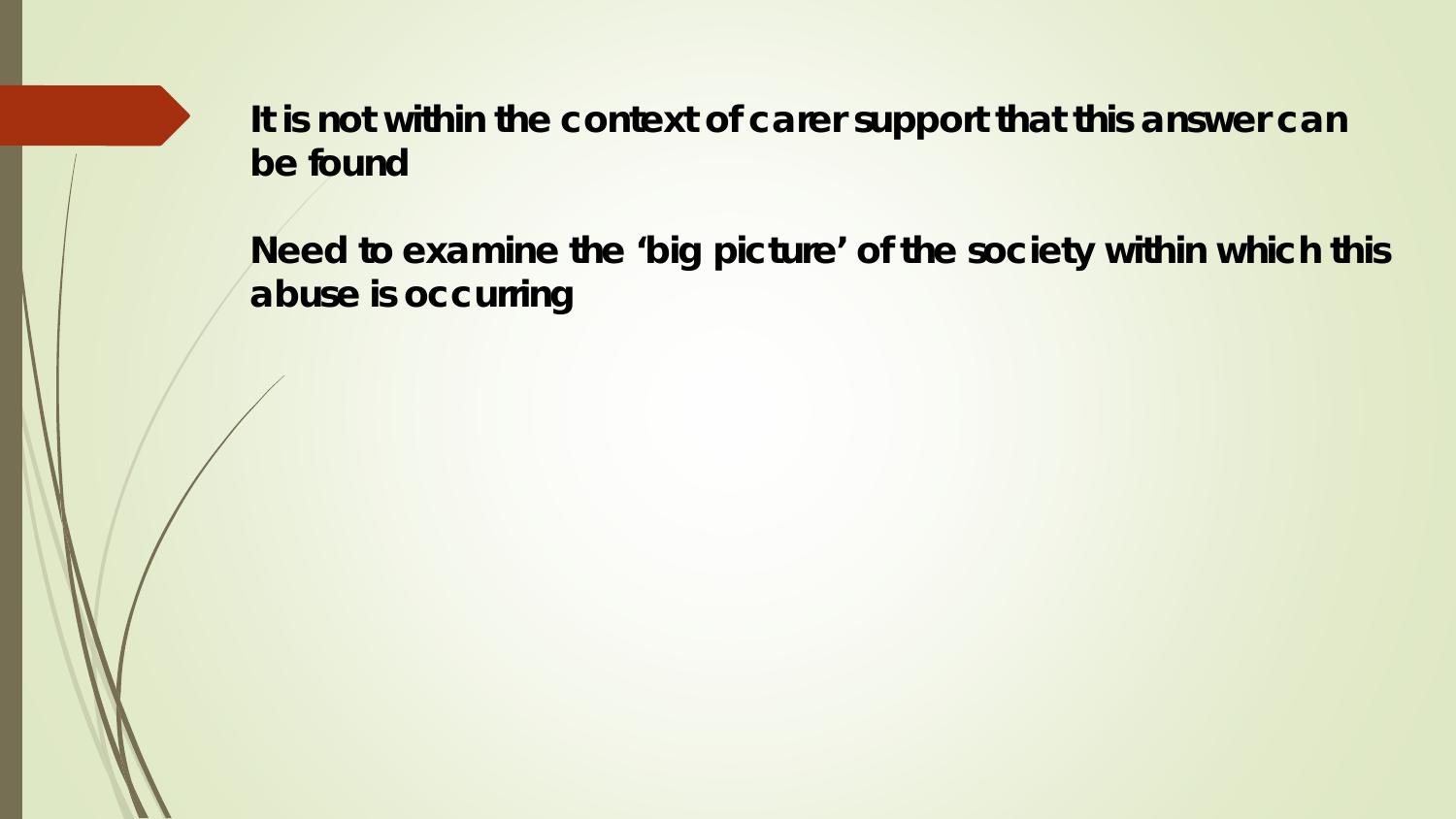### **Structural violence**

**Lack of attention paid to the well-being of dementia carers is evidence of structural violence produced by an uncaring society**

**It is an indictment of this society that we expect unpaid family carers to carry a burden so intolerable burden that it produces two sick people instead of one**

**Structural violence = social, economic and political policies, attitudes and practices which prevent or impede wellbeing for certain categories of citizen. Impacts negatively and often severely upon the quality of life of certain categories people**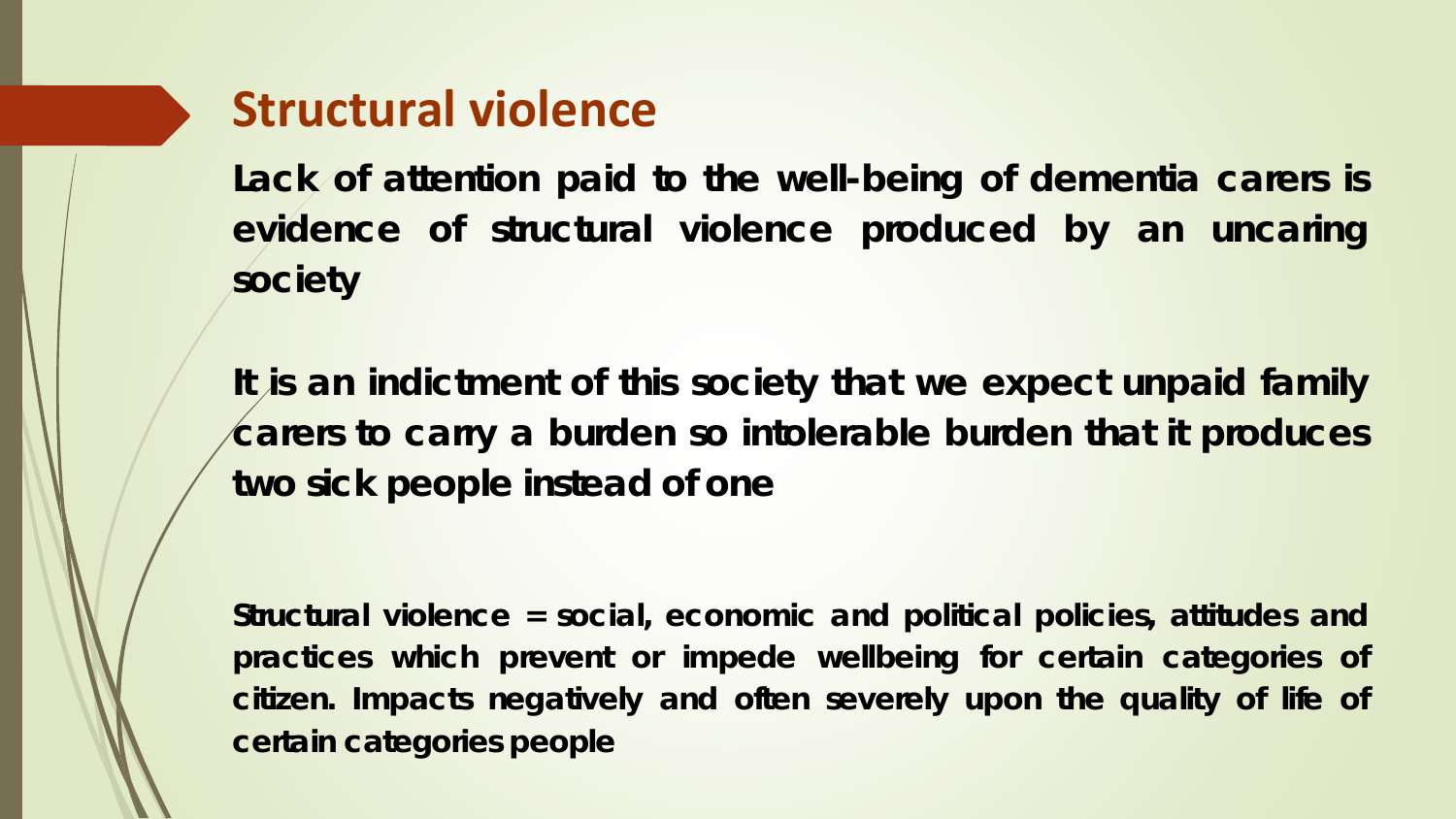**Structural violence stemming from fiscal/policy decisions:**

**View of the aged as an economic burden**

- **Financial burdens carried by carers**
- **View of the aged as an economic burden**
- **Unpaid carers save us money - WRONG headed thinking – transfer the money into better support for them**

### **Ways forward**

- **There must be generously based needs-assessed**
- **Couples should not be financially penalised**
- **Tax relief for family members (home adjustments, paid care, etc)**
- **Rich and poor are (reasonably) catered for – bad luck if you are a middle/average income person caught between the poles**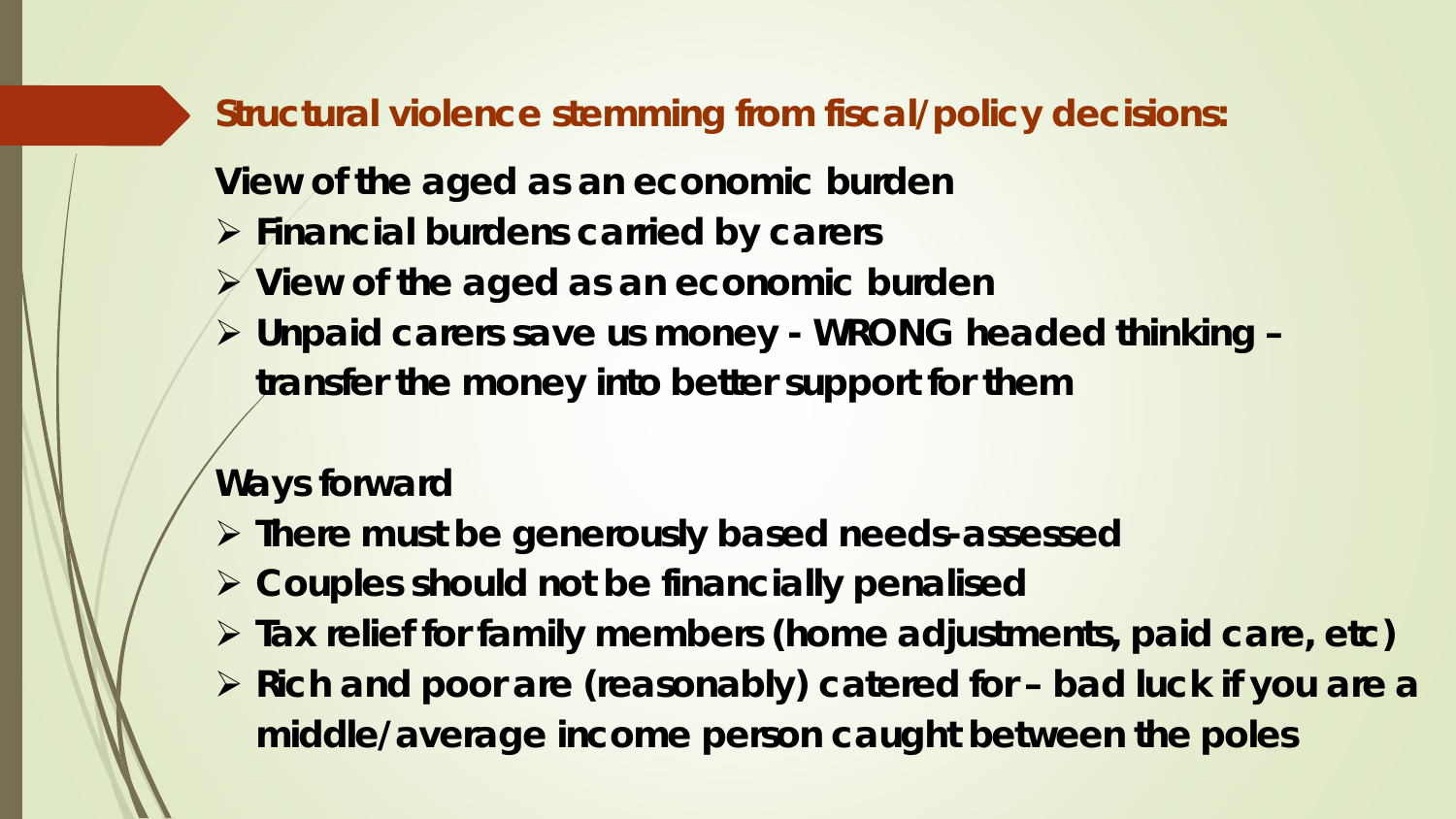**Structural violence as lack of social/educational investment Inadequate training and education Strategies for combatting ageism in general and attitudes towards dementia in particular need to be an ongoing priority**

- **The quality of training and information must improve for ALL paid and unpaid carers**
- **Every household in Australia should receive educative information regularly**
- **Investment must be made in high quality training**
- **All unpaid/family carers should be able to access ongoing education in the community, at home and online**
- **Strategies for combatting ageism in general and attitudes towards dementia in particular need to be an ongoing priority**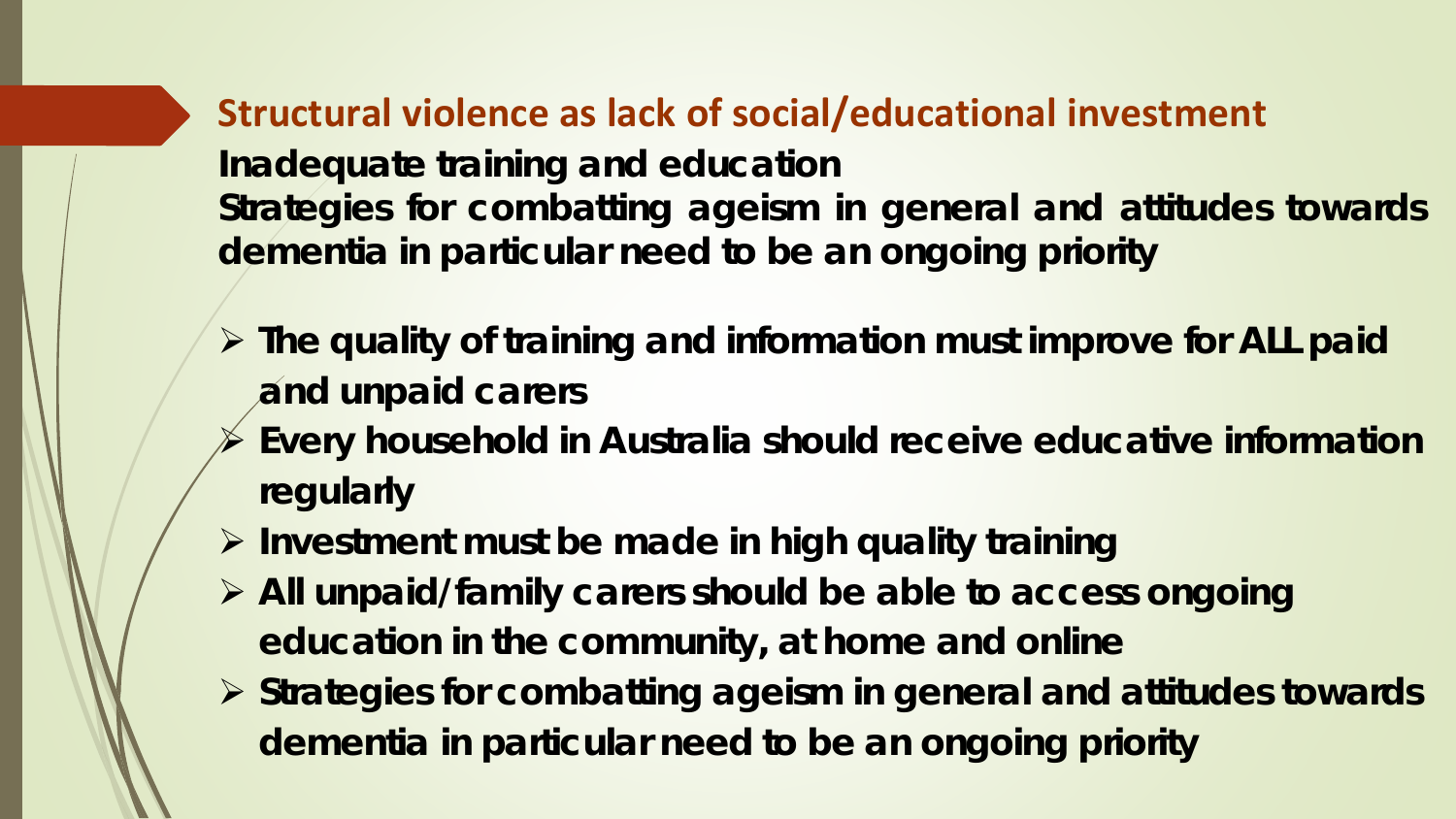**Urgent need to rethink the culture and economics of care to break the nexus between violence and care**

**Cultural violence underpins structural violence**

**Cultural violence = values and practices in the wider society that create the negativity associated with dementia and the negative space occupied by family carers**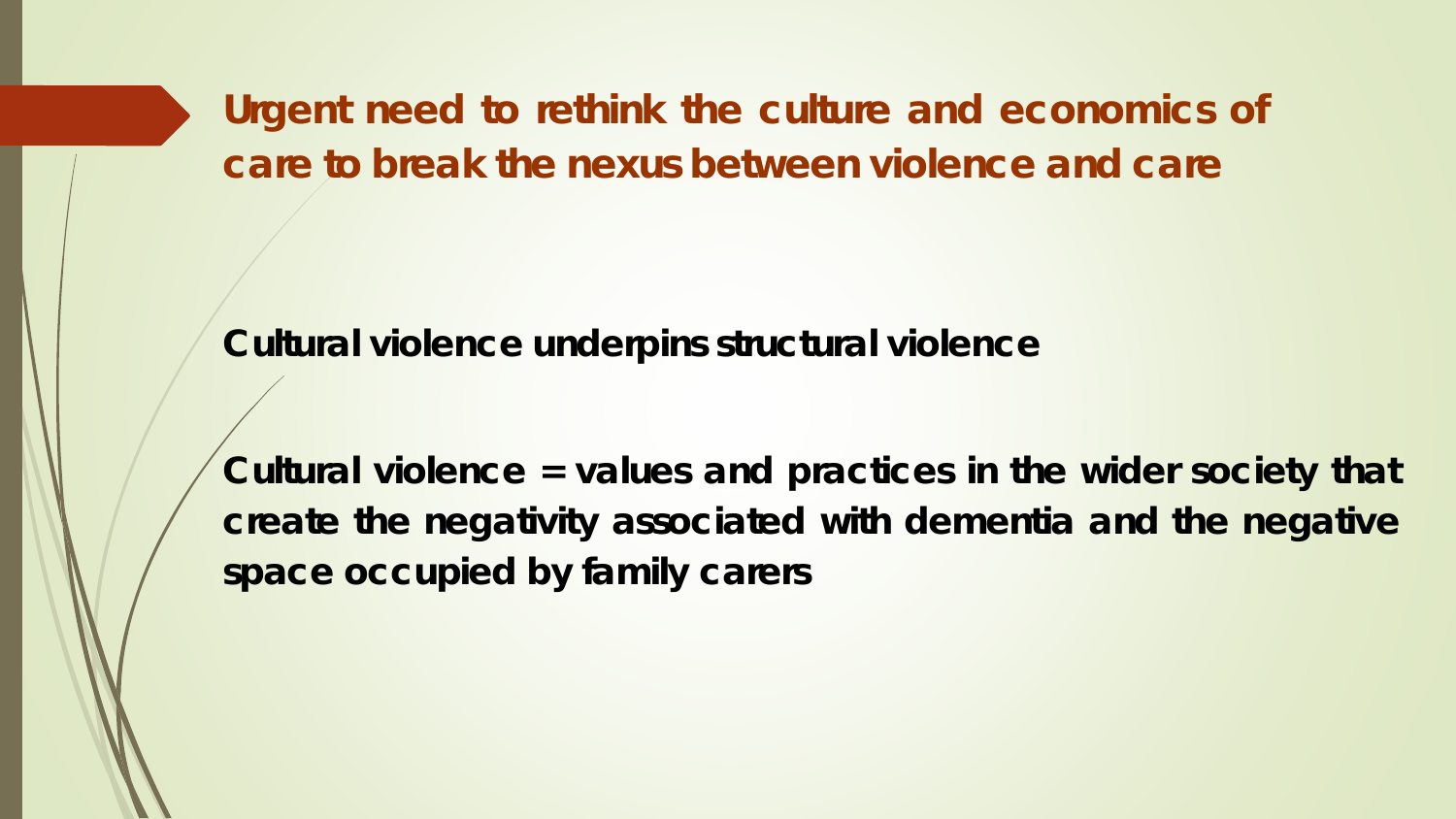**Violent ideas and practices that influence social structures**

### **1. Neoliberalism – valuing the 'economic subject'**

**Economic and political philosophy – the 'normal' person is economically-valued (productive, independent, cost-neutral); the 'abnormal' = cost, burden, 'spent' lives.**

**Exacerbates ageism – posits 'old age' as a negative, a part of our life cycle is devalued because no 'use value'**

**Wealthy seniors retain some economic/social value as consumers (of travel, retirement housing, pharmaceuticals)**

**Those with inadequate wealth/health = burden on a society**

**Pensioners = failed 'self-funded retiree', drain on the taxpayer purse**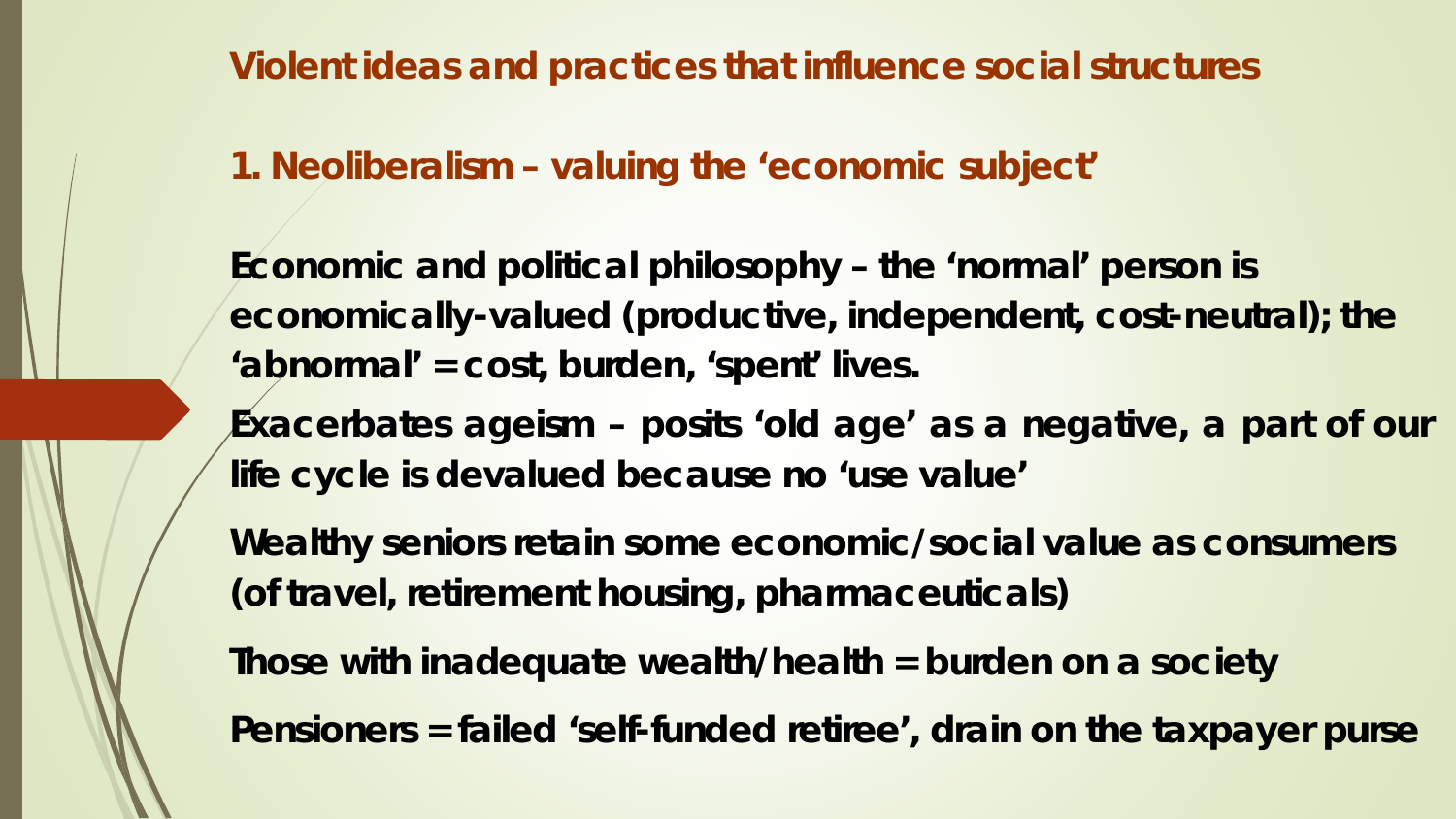#### **2. Medicalisation**

**Medically-dominated models turn ageing people into patients**

**Exacerbates individualism: the individual-society split** 

**Individualise and problematise (abnormal, deficit, pathology)**

**Removes social and fiscal responsibilities onto medical/health professionals**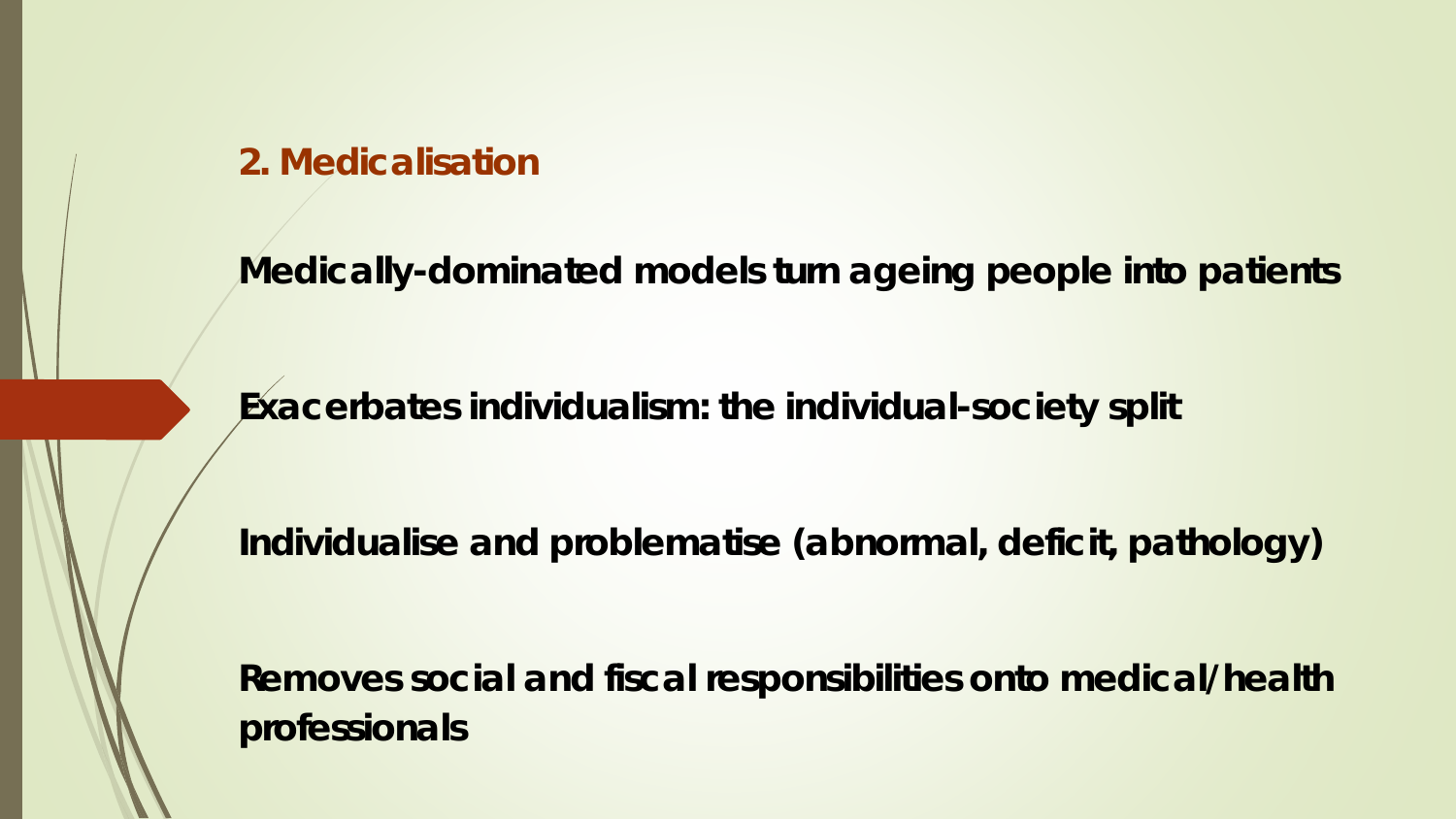**3. Fiscal and social responsibility vs individualism**

**If caring were valued, one would expect it to be well paid, recognised positively.**

**In a 'caring society', one would expect as much attention, support and research to be given to those who care for the aged (and sick and disabled, etc) as those for care for children (parents).**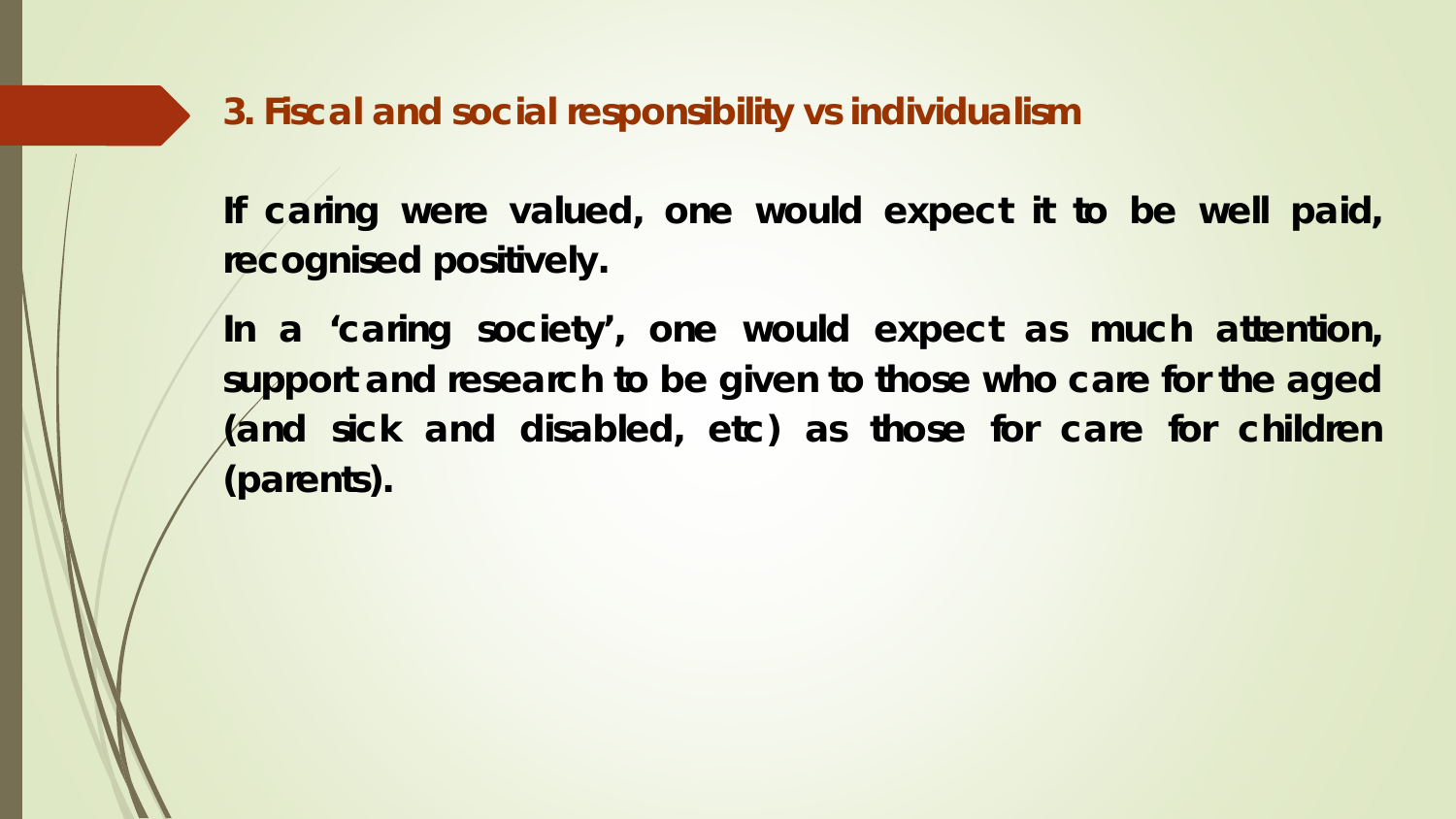**4. Denial of our mortality**

**Secular world is preoccupied with extending mortality, to the point of denying it.**

**Ageing – and dementia in particular – confront us with our mortality**

**In modern secular societies the value placed on our lives diminishes –**

**The person with 'life' ahead of them vs 'life' behind them What does 'life' mean here?**

**'Usefulness' model vs wasted space**

**Compounds fear of exclusion and ill-treatment (nursing home)**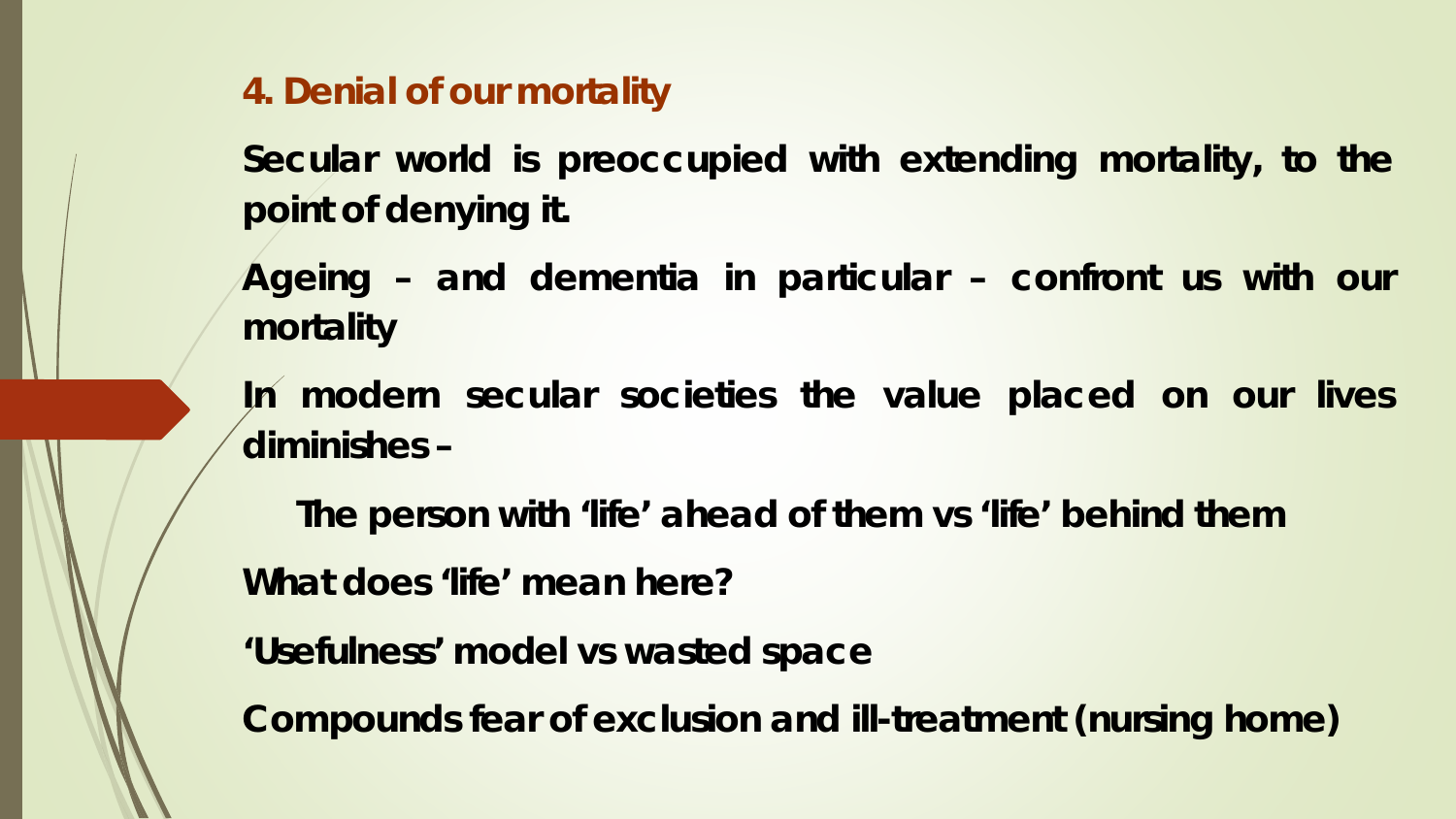**5. The 'abnormal' starting point for thinking about dementia is a big part of the problem**

**Just as easy to argue that what is abnormal is trying to extend our life span despite our 'mortal coil'**

**Normal? Does this mean Perfect? Capable? Happy?**

**'Dementia is not a normal part of ageing'. Really? Well, it is until the 'cure' is found!**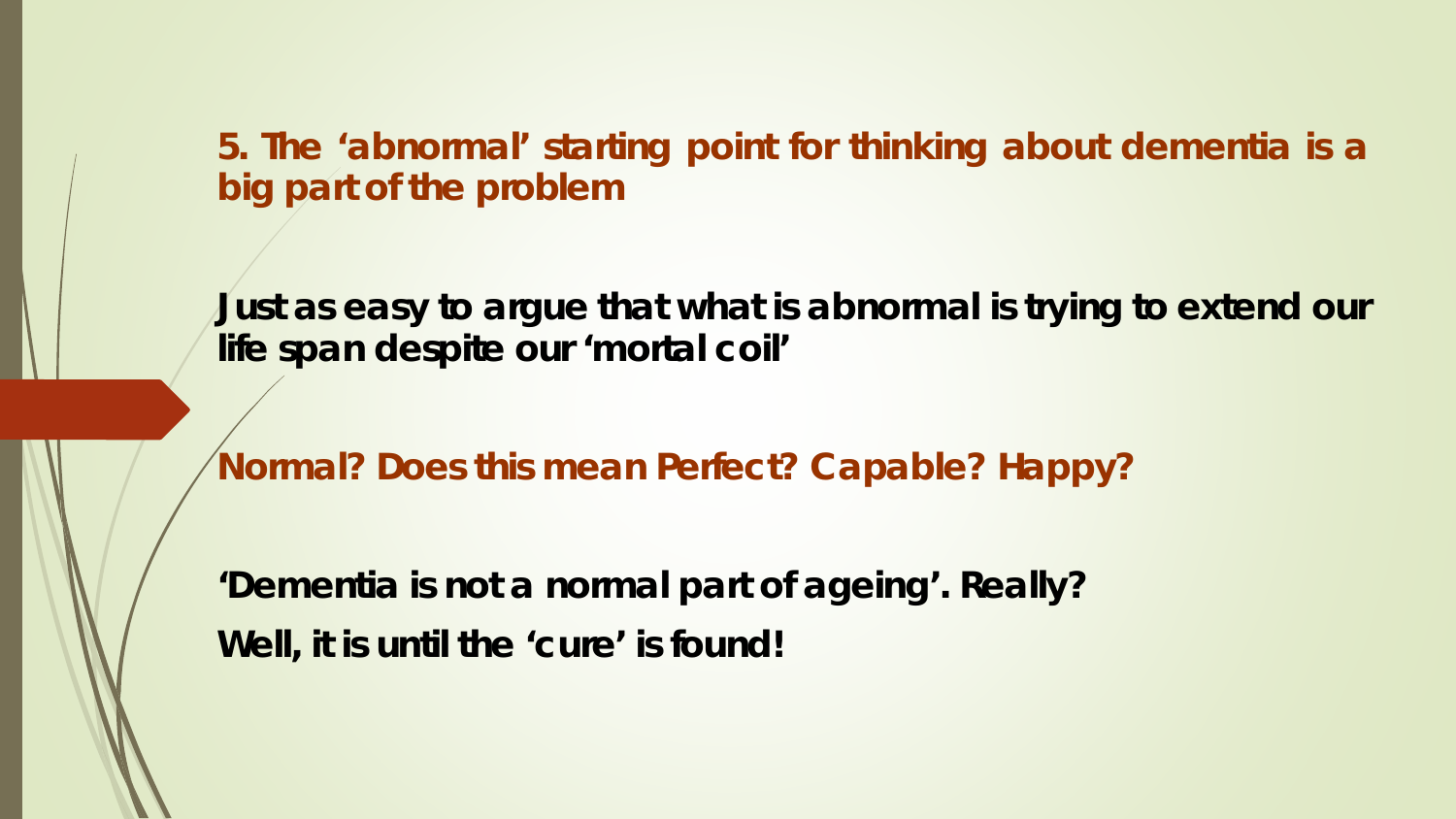**These cultural ideas and values act in concert to create structures that both subtly and overtly violate rights, personhood and dignity for CARERS**

**This creates a violating habitus**

**normalised as 'the carer burden'**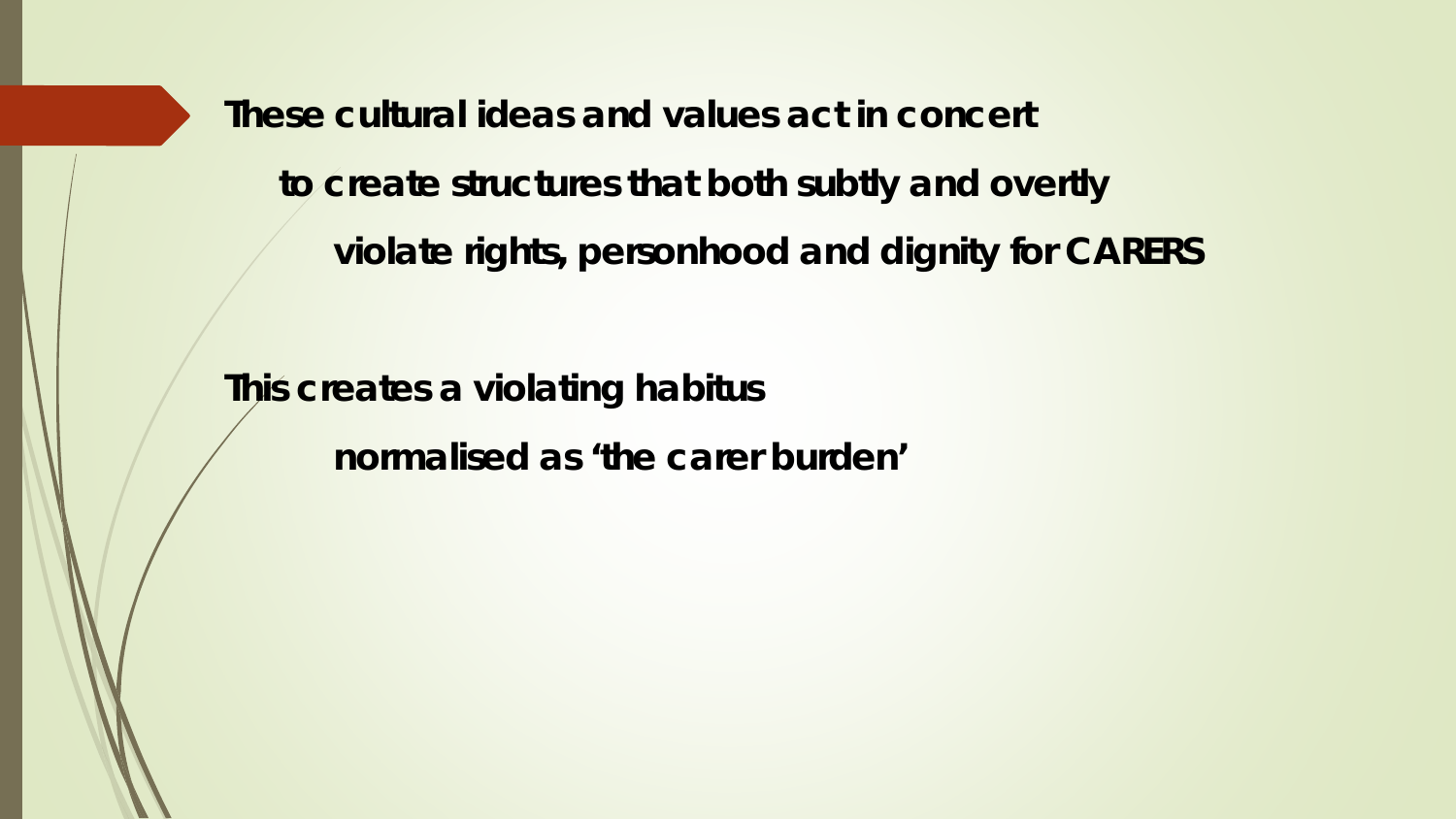**6. Understanding of human beings as mind + body (Decartes: I think therefore I am)**

**Dementia as a 'loss' of personhood rests on the privileging of cognitive rationality in understanding the 'normal person'**

**Lies behind demeaning and stigmatising of all 'mental illness' as well as dementia**

**Therefore, fear of dementia because of fear of 'unbecoming'**

**BUT we are NOT just mind + body**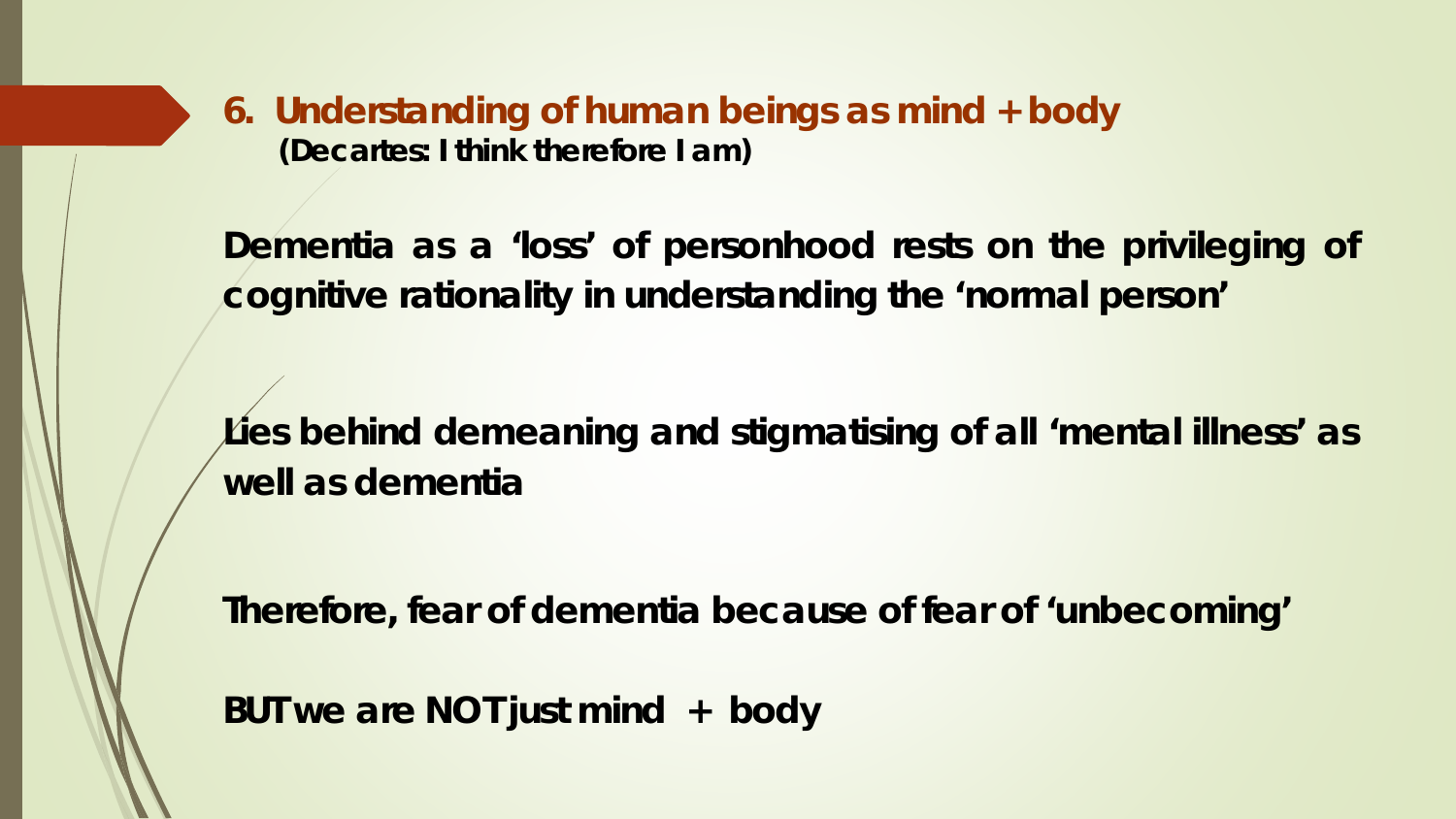**A person is a social human being in relationship**

**What is this experience of 'being'?**

# **Dimensions of 'being a person'**

**Creative Emotional Speech/sound/language Relational Symbolic Somatic (touch, pain) Mirth Smells Music/Rhythm Taste Tactile Sight/aesthetics Cognitive (thought, memory, imagination, etc)**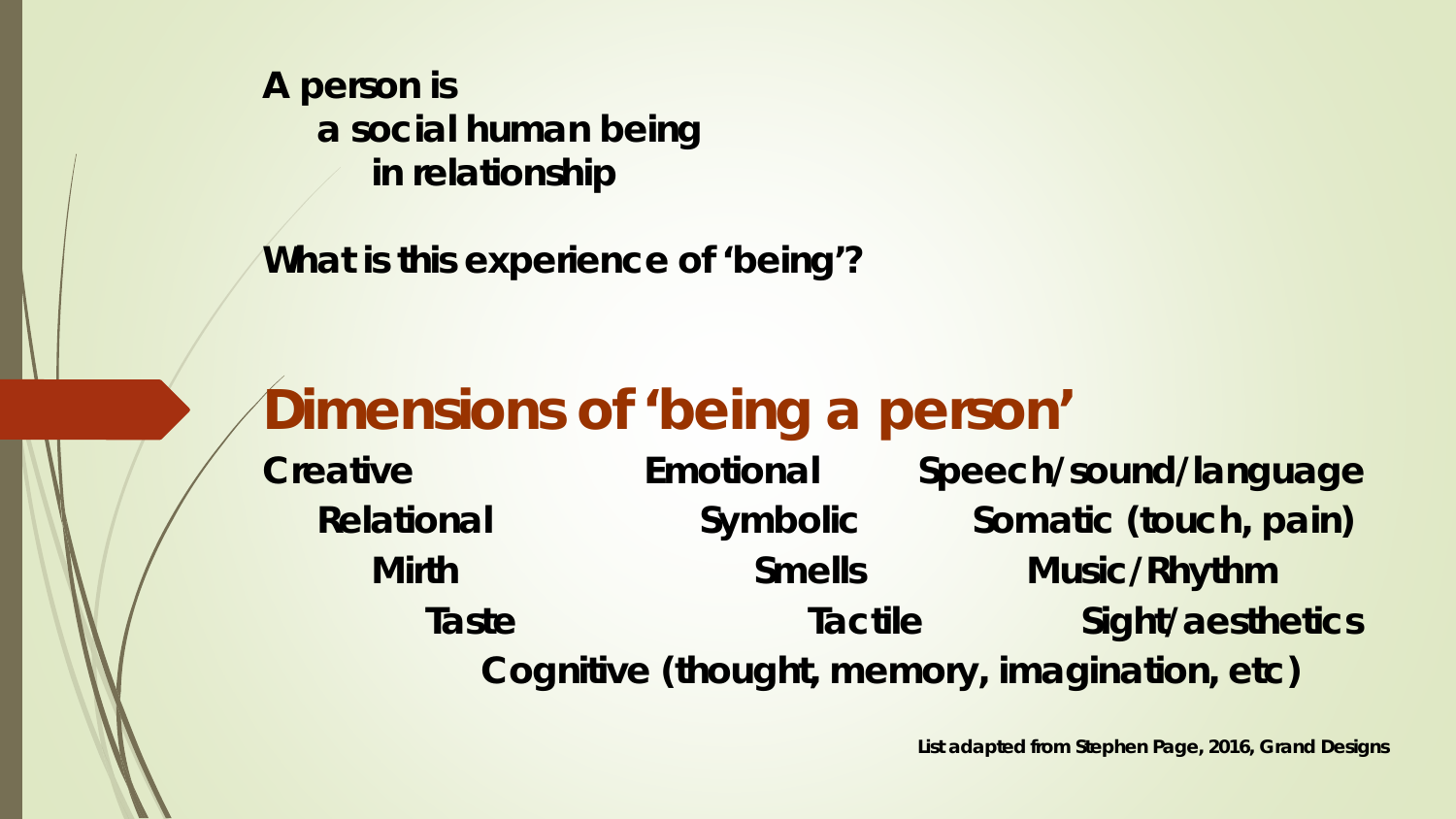### **Dementia is seen a loss of 'personhood'**

**All persons change through their life Knowledge, wisdom, physical abilities, Sick one moment, unfit the next Competent in some situations, incompetent in others Love being with some people but not others Remember some things and forget others**

**You could think of life as continual 'loss' (if you wanted to). We lose our childhood innocence, our teenage energy, our virginity, our independence when we marry, our kids when they leave home, we lose on the stock exchange, we lose our jobs, our mobility, our hearing . . .** 

**I am no less a person because I am continually experiencing my life in different ways**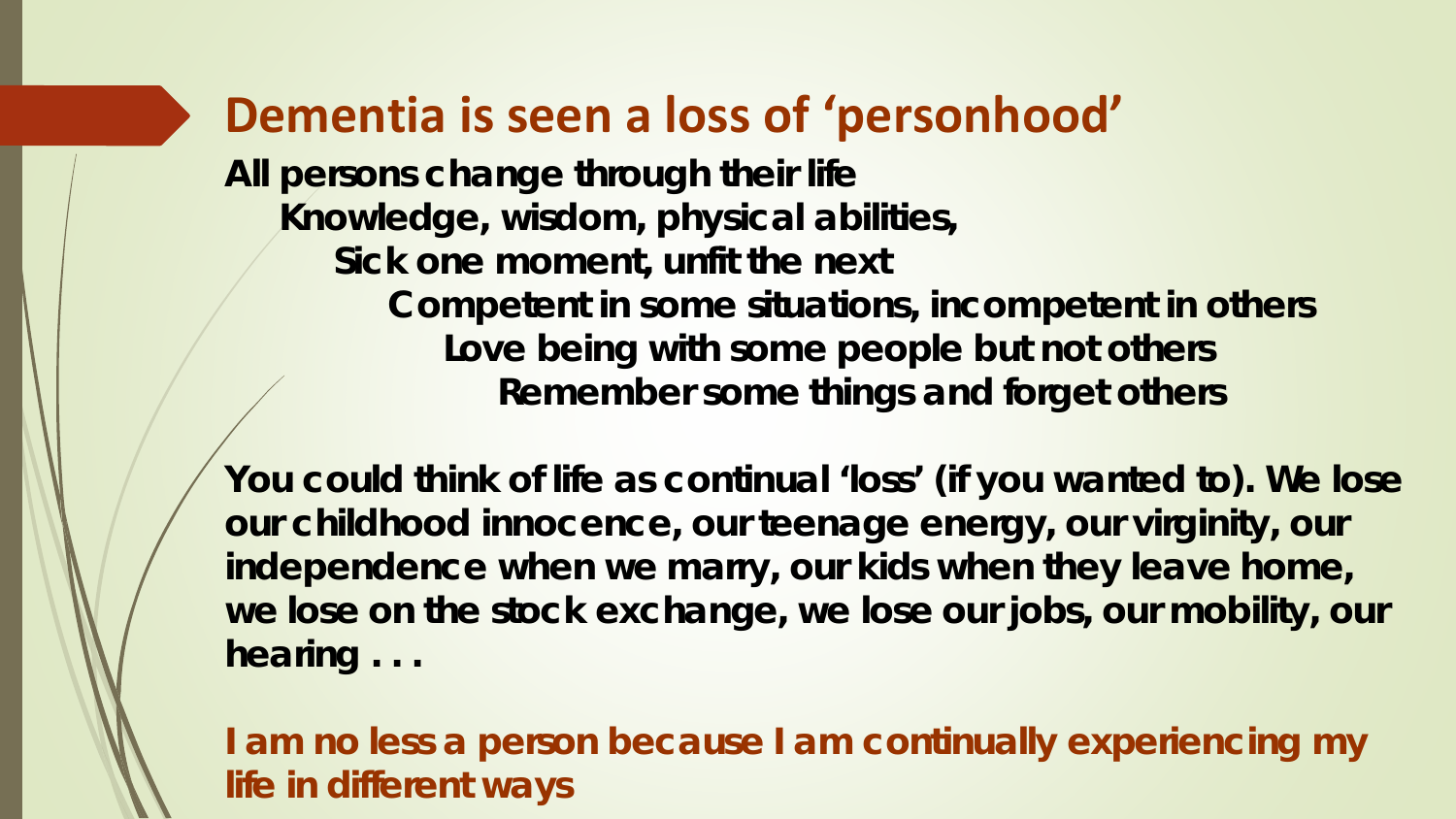**'Dementia is a thief who steals the memory of a loved one. Insidiously, slowly the person we once knew becomes a shell of who they once were. The frustration at forgetting a name, a place, a time is palpable. The struggle as I witness the inner turmoil . . .** 

**This statement by a daughter is a denial of being** 

**If you can't cope with my changing cognitive ability, it is YOU who are choosing to 'lose' me because YOU don't want to adjust to me – I am not lost**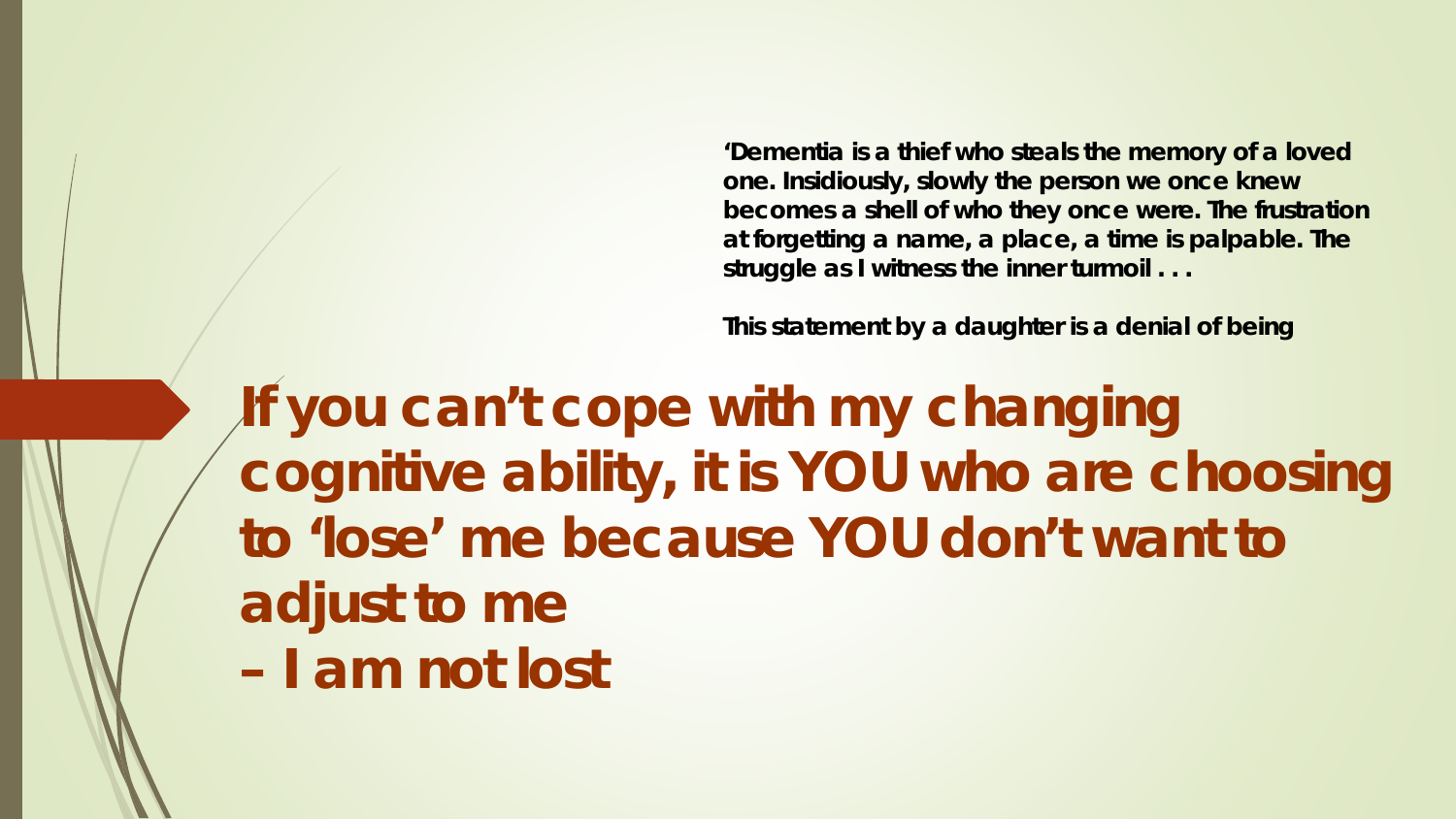**The caring society should be the normal society**

**What is 'care'? Who 'cares' for whom?**

**In ANY society – in human history – across the world – approx 50% of people 'produce' in order to support the other 50%**

**This is NORMAL – one 50% are NOT 'a burden' on the other 50%**

**'It takes a village to raise a child' It also takes a village to tend to one ageing person**

**WE are the village and we all need the village**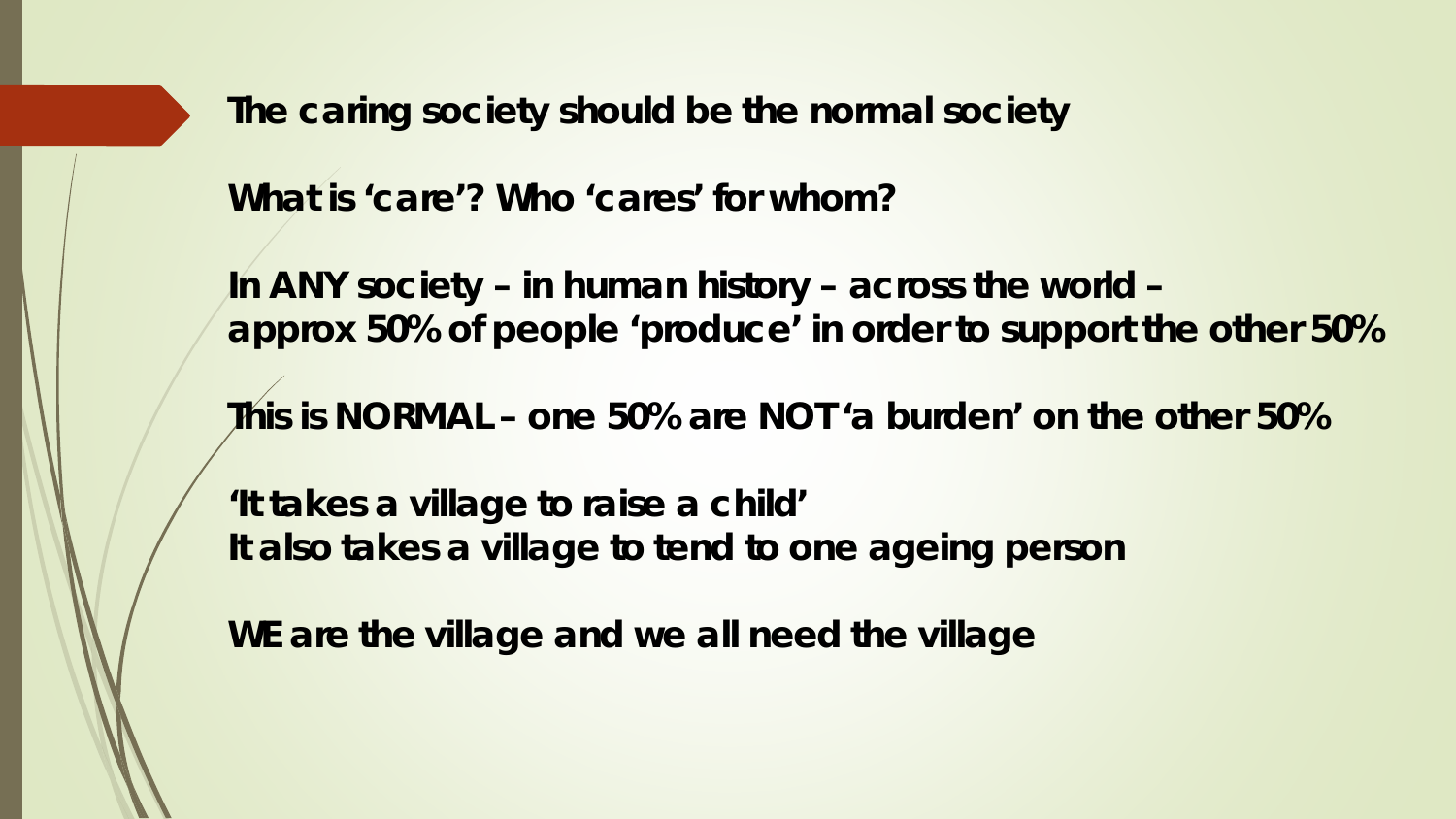**Change the society!** 

**Re-situate 'caring' – it is a social value and necessity not a burden or option** 

**Care is not a sector, an industry: it is an orientation to life, to others We should ALL be carers of each other**

**Those who can produce must produce for those who do not/cannot – we are SOCIAL BEINGS**

**Change the 'use by' date applied to our lives**

**Education about the human social life cycle should begin in school**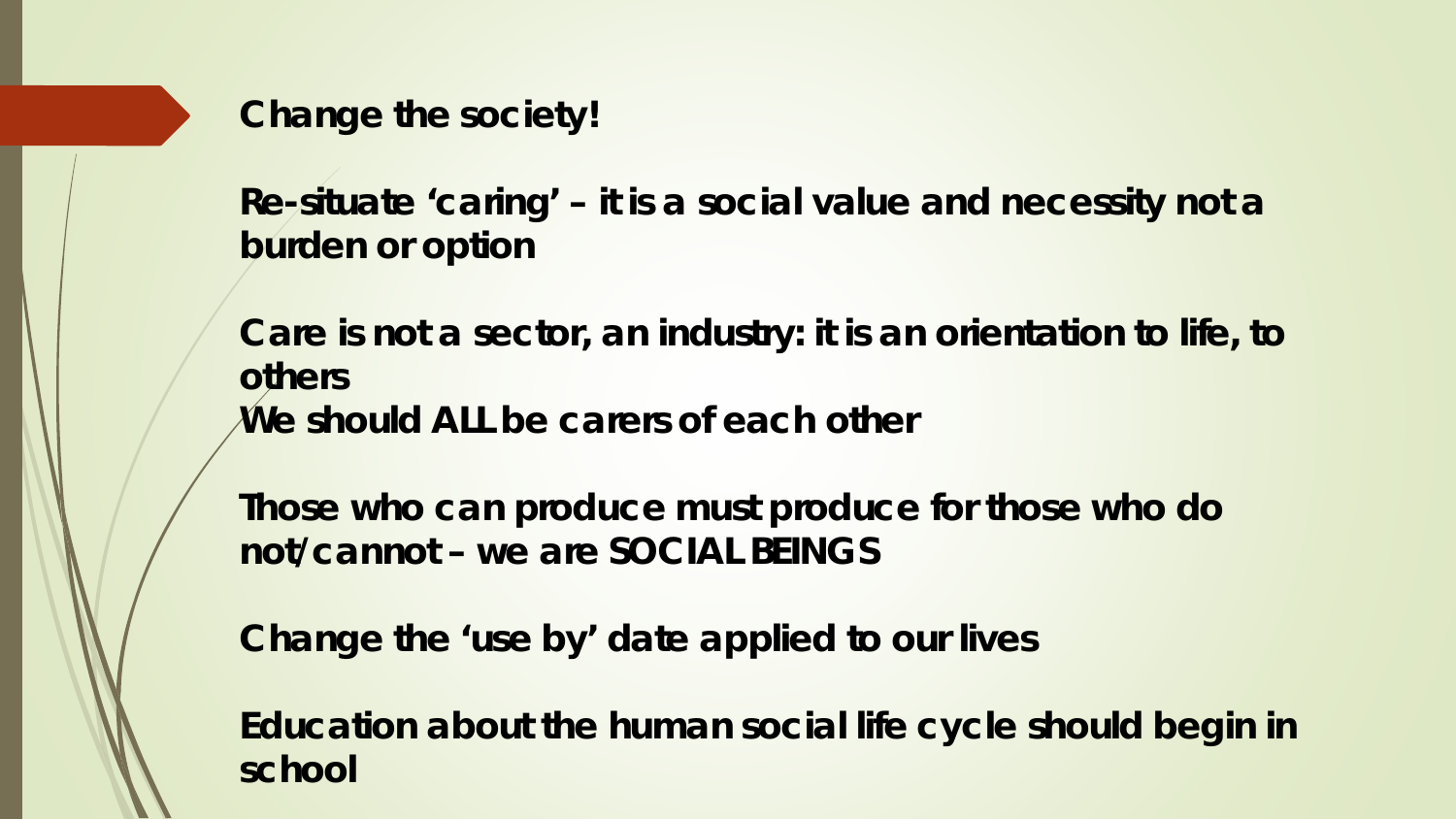**Get rid of ageist, negative, defeatist, deficit language**

**Re-value human mortality – cognitive decline is just one of the declines of the ageing process**

**Change our understandings of personhood: no one is lost, ever Challenge Cartesian models 'I think therefore I am' that represent dementia as a deficit of personhood My eyes light up when I see you therefore I AM! I sing (badly) when I hear music therefore I AM!** 

**A journey of a thousand ri (km) starts with the first step**